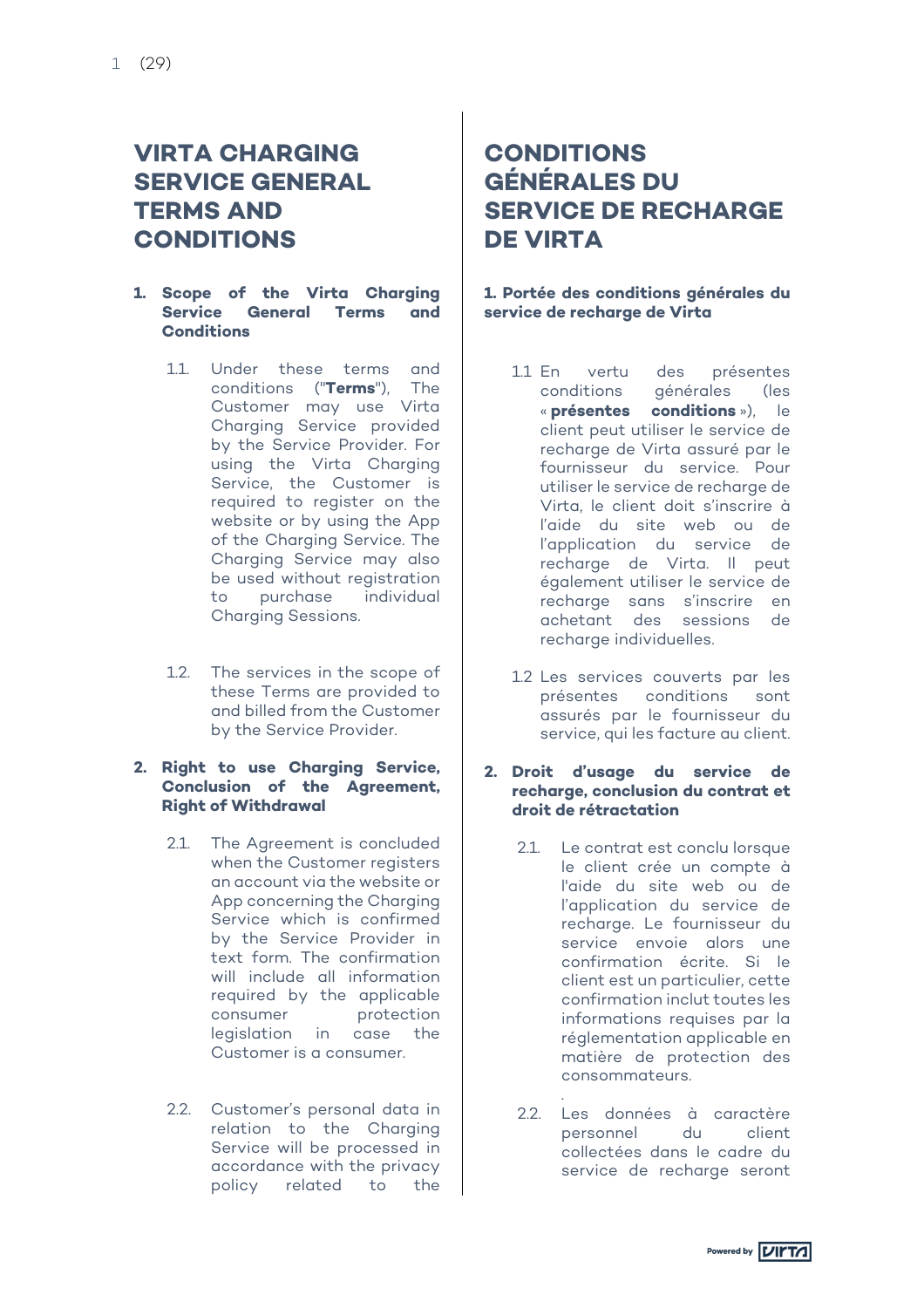Charging Service available in the App; and Website.

- 2.3. The Customer may initiate charging of the Electric Vehicle from the App or, without prior registration to the Charging Service, via the website of the Charging Service. After the Customer has provided the required information for using the Charging Service, the Customer can initiate the charging on the Charging Point.
- 2.4. By registering to the Charging Service or using the Charging Service without registering, the Customer agrees to use the Charging Service in accordance with this Agreement. This Agreement sets out the entire Agreement between Service Provider and the Customer in relation to the provision of the Charging Service provided by the Service Provider.
- 2.5. Right and Effect of Withdrawal

**Right of withdrawal:** In case the registered Customer is a consumer, the Customer has the right to withdraw from this this Agreement in a period of fourteen days without giving any reason.

The withdrawal period begins on the day of the conclusion of the contract.

Initiating a charging session is an unequivocal request to start using the service. If you have requested to start to use the service within the withdrawal period of

traitées conformément à la politique de confidentialité du service de recharge, qui est disponible dans l'application et sur le site web.

- 2.3. Le client peut démarrer la<br>recharae du véhicule recharge électrique à partir de l'application ou, s'il n'est pas inscrit auprès du service de recharge, à partir du site web de ce dernier. Après avoir renseigné toutes les informations requises pour l'utilisation du service de recharge, le client peut démarrer la recharge à la borne de recharge.
- 2.4. Lorsqu'il s'inscrit auprès du service du recharge ou qu'il utilise ce dernier sans être inscrit, le client accepte de respecter les conditions d'utilisation du service de recharge décrites dans le contrat. Le contrat constitue l'intégralité de l'accord conclu entre le fournisseur du service et le client concernant la fourniture du service de recharge par ce premier.
- 2.5. Droit de rétractation et effets

**Droit de rétractation :** Si le client inscrit est un particulier, il dispose d'un délai de quatorze jours pour exercer son droit de rétractation sans avoir à motiver sa décision.

La période de rétractation commence le jour de la signature du contrat.

Le démarrage d'une session de recharge constitue une demande non équivoque de début d'utilisation du service. Si vous avez demandé à commencer à

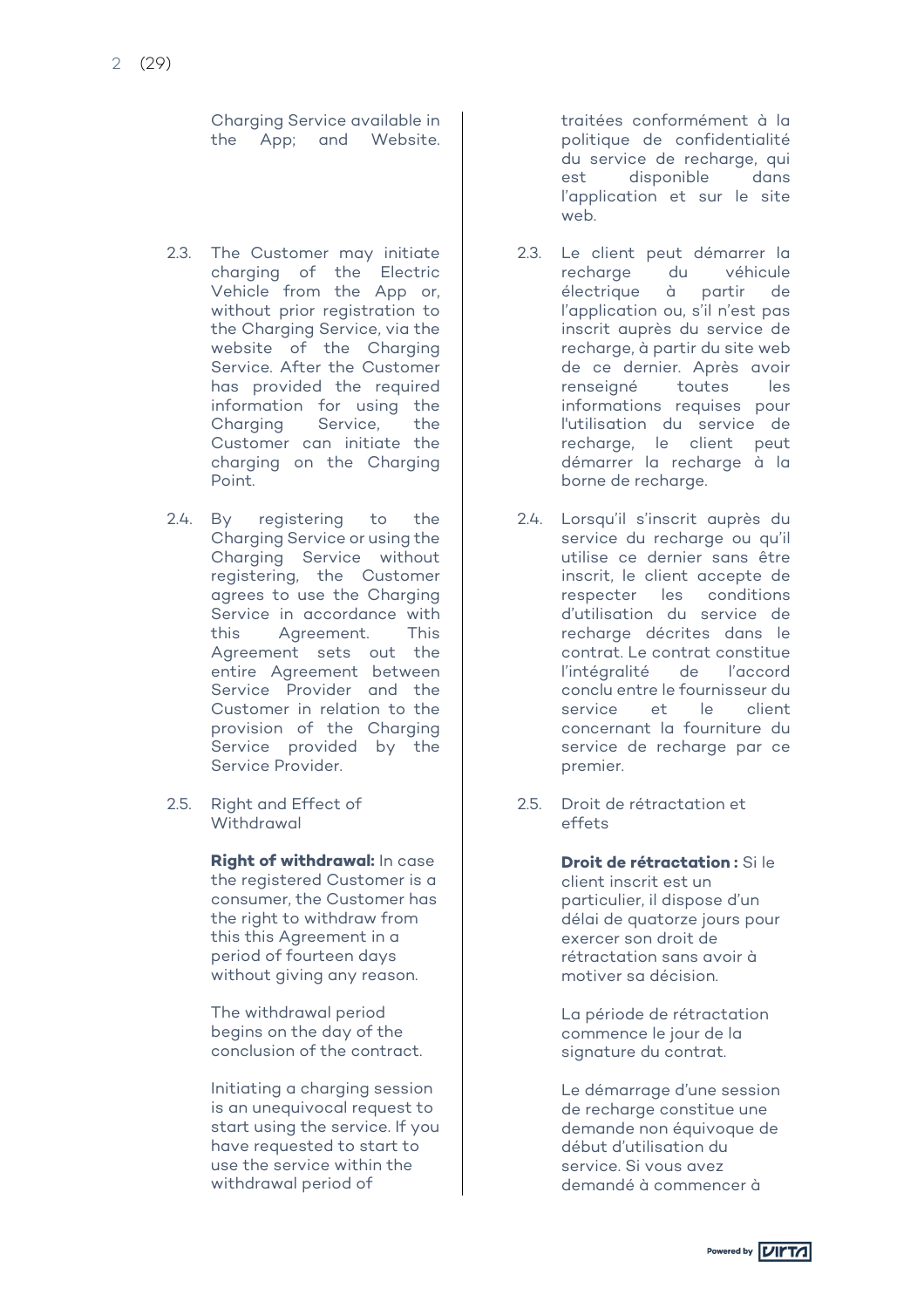fourteen days, you shall pay us an amount which is in proportion to what has been provided until you have communicated us your withdrawal from this contract, in comparison with the full coverage of the contract.

To exercise your right of withdrawal, you must inform the Service Provider of your decision to withdraw form this contract by means of an unequivocal statement e.g. using the contact form (http://virta.global/driversup port). You may use the attached model withdrawal form; but it is not obligatory.

To meet the withdrawal deadline, it is sufficient for you to send you communication concerning the exercise of the right of withdrawal before the withdrawal period has expired.

#### **Model withdrawal form:**

To (if paper form) [Service Provider Contact Address] I/we hereby give notice that I/We withdraw from my/our contract for the provision of the charging service,

- Ordered on [date], Name of Consumer [name],<br>- Address of consumer

[address],

- email used for registration  $[email]$ 

- [Signature[ (if paper form), - Date [date].

**Effects of withdrawal:** If you withdraw from this contract, we shall reimburse to you all payments received from you, excluding the provided service, including the costs of delivery (with the exception of the supplementary costs

utiliser le service pendant la période de rétractation de quatorze jours, vous devez régler une somme correspondant au prorata de<br>la durée et de la nature du service fourni avant la communication de la rétractation par rapport à la couverture complète du contrat.

Pour exercer votre droit de rétractation, vous devez informer de façon explicite le fournisseur du service de votre décision de vous retirer du contrat, notamment à l'aide du formulaire de contact<br>(http://virta.global/driversup port). Vous pouvez, si vous le souhaitez, utiliser le modèle de formulaire de rétractation ci -dessous.

Pour respecter le délai de rétractation, il suffit d'informer le fournisseur de votre souhait d'exercer votre droit de rétractation avant l'expiration du délai de quatorze jours.

# **Modèle de formulaire de rétractation :**

À (en cas de demande par courrier) [adresse de contact du fournisseur du service] Je vous informe par la présente que je souhaite me rétracter du contrat portant sur la fourniture du service de recharge. date de la commande : [date] - nom du client : [nom], adresse du client : [adresse], adresse e-mail utilisée pour l'inscription : [adresse<br>e-maill, - [Signature] (en cas de demande par courrier), - fait le [date].

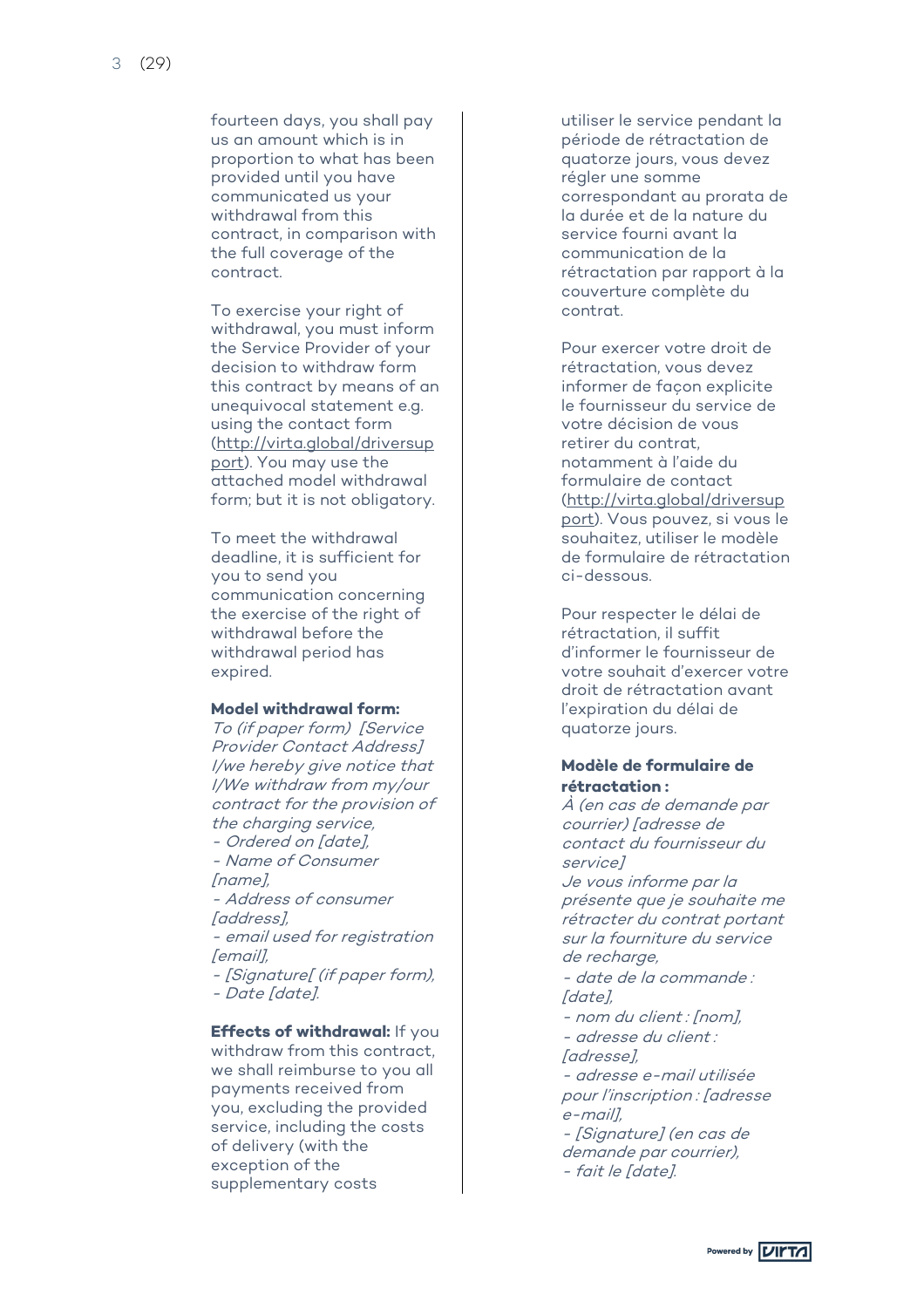resulting from your choice of a type of delivery other than the least expensive type of standard delivery offered by us), without undue delay. We will carry out such reimbursement using the same means of payment as you used for the initial transaction. in any event, you will not incur any fees as a result of such reimbursement.

2.6. This Agreement is concluded in the English language. Translations of these Terms in other languages are only for informational purposes and are not legally binding.

# **3. Definitions**

- 3.1. "Agreement "means the Agreement between Service Provider and the Customer concerning the Charging Services provided by Service Provider to the Customer in accordance with these Terms.
- 3.2. "App" is a mobile application enabling, among others, the Customer to find the location and availability of a Charging Point and to access and use the Charging Service for charging the Electric Vehicle.
- 3.3. "Electric Vehicle" means a vehicle entirely or partially

#### **Effets de la rétractation :** En

cas de rétractation du contrat de votre part, nous vous remboursons sans délai tous les paiements que vous avez versés, à l'exception de ceux correspondant aux services déjà fournis, y compris les frais de livraison (sauf les frais supplémentaires résultant du choix d'un type de livraison plus onéreux que la livraison standard la moins coûteuse proposée). Nous utilisons la même méthode de paiement que la transaction initiale pour vous rembourser. Ce remboursement n'entraîne pas de frais supplémentaires pour vous, quelle que soit la méthode utilisée.

2.6. Le contrat est conclu en anglais. La traduction des présentes conditions dans d'autres langues est fournie à titre d'information et n'est pas juridiquement contraignante.

# **3. Définitions**

- 3.1. Le contrat désigne l'accord conclu entre le fournisseur du service et le client concernant la fourniture du service de recharge au client par le fournisseur du service conformément aux présentes conditions.
- 3.2. L'application désigne une application permettant notamment au client de trouver l'emplacement d'une borne de recharge, de consulter sa disponibilité, d'y accéder et d'utiliser le service de recharge afin de recharger son véhicule électrique.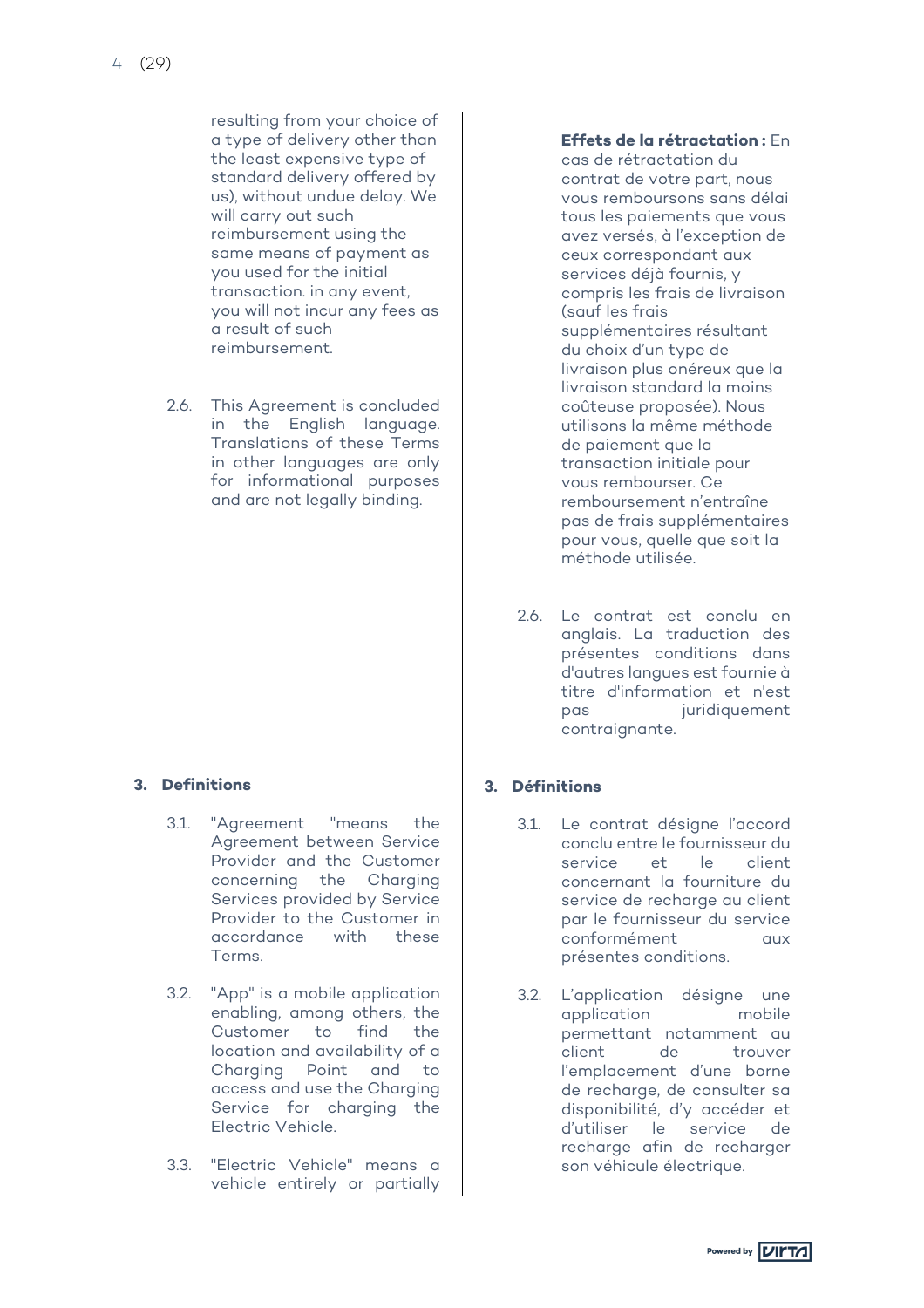powered by an electric engine, and it can be charged using a Charging Point.

- 3.4. "Customer" means a natural or a legal person bound by the Agreement in relation to the purchase and use of the Charging Services. The term "Consumer" is used when referring to a Customer who is a natural person entering into a legal transaction for purposes that predominantly is not related to his or her commercial or  $s$ elfemployed professional activity.
- 3.5. "Charging Service" refers to services offered to the Customer in connection with the use of Charging Points by using App, website or by other means under the Virta or Powered by Virta brands. The Virta Charging Service and other related services available from time to time are provided to the Customer by the Service Provider. The up -to -date description of the Charging Service and related services are available on the App or website of Virta Charging Service.
- 3.6. "Charging Point" is a facility, including all associated and underlying installations and facilities, where, among other services, energy can be supplied to an Electric Vehicle by using electric vehicle chargers via Charging Service. The Service Provider do not operate Charging Points or related facilities.
- 3.7. "Party" means Service Provider or the Customer.
- 3.8. "Parties" means Service Provider and the Customer together.
- 3.3. Le véhicule électrique désigne un véhicule entièrement électrique ou hybride pouvant être rechargé à une borne de recharge.
- 3.4. Le client désigne la personne physique ou morale qui est liée par le contrat concernant l'achat et l'utilisation du service de recharge. Le client est un « particulier » lorsqu'il s'agit d'une personne physique qui effectue une transaction légale à des fins qui ne relèvent pas<br>principalement de son<br>activité commerciale ou commerciale ou professionnelle en tant que travailleur indépendant.
- 3.5. Le service de recharge désigne les services fournis au client lorsqu'il utilise les bornes de recharge par l'intermédiaire de<br>l'application, du site web ou d'un autre moyen mis à disposition par Virta. Le service de recharge de Virta et les services associés disponibles ponctuellement sont fournis au client par le fournisseur du service. Vous trouverez une description actualisée du service de recharge et des services associés dans l'application ou sur le site web du service de recharge de Virta .
- 3.6. Une borne de recharge est une infrastructure, y compris l'ensemble des installations et des équipements associés et sous -jacents, qui assure plusieurs services dont la fourniture d'une alimentation de recharge aux véhicules électriques via des chargeurs dédiés dans le cadre du service de recharge. Le fournisseur du service ne gère pas les bornes de recharge ni les installations associées.

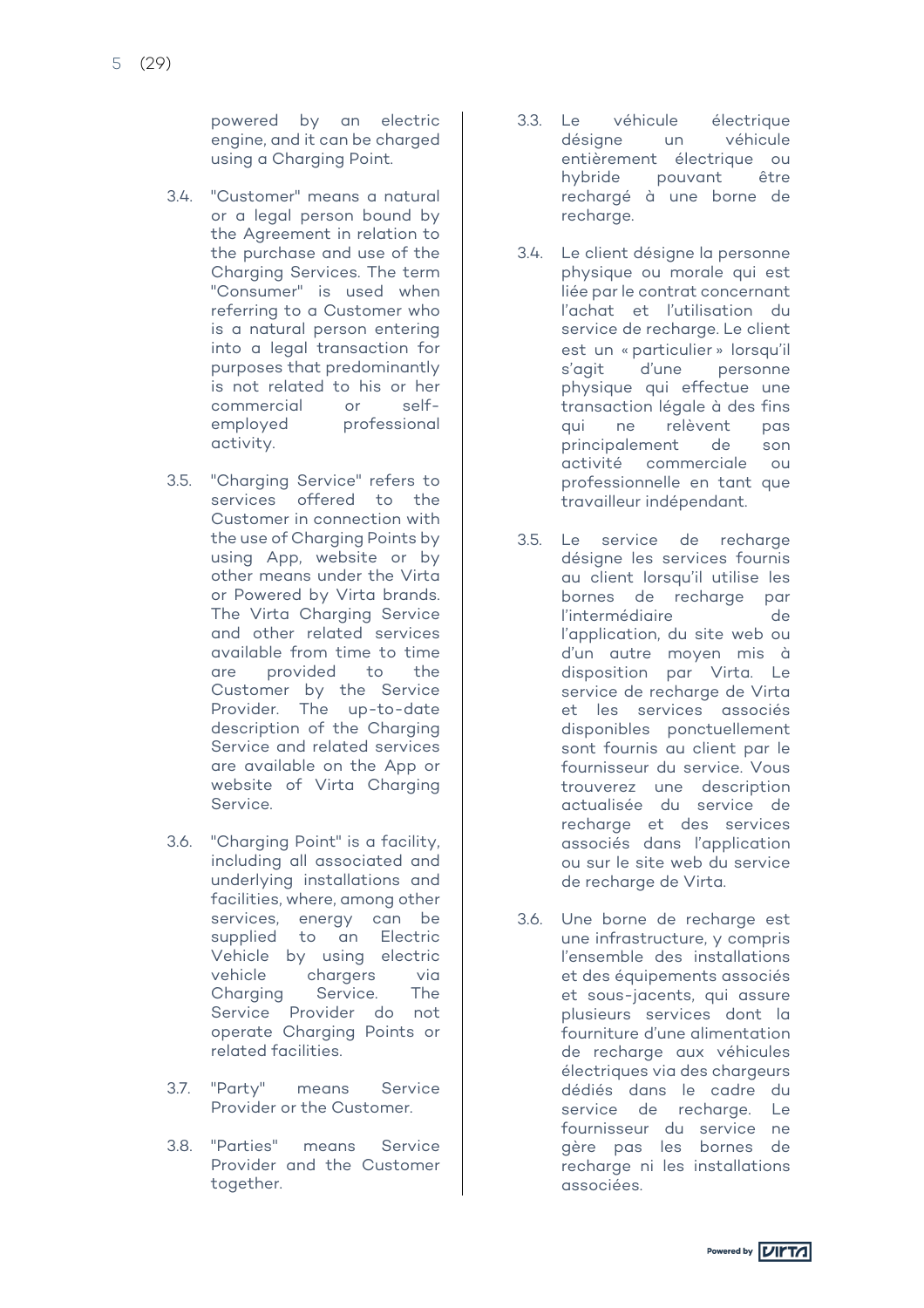- 3.9. "Registered Customer" means a Customer who has registered to the Charging Service via App or website of the Charging Service.
- 3.10. "Service Provider" means Virta Global, a Finnish limited liability company (Company ID: 2588986-2, Energiakuja 3, Fin-00180 Helsinki), and is the supplier of Virta Charging Services as stated in the title of these Terms.
- 3.11. "Charging Tag" refers to a physical or virtual card, keyring, tag or token delivered to the Customer, enabling the identification of the Customer at a Charging Point.
- 3.12. "Terms" means these general terms and conditions.
- 3.13. "Third Party Charging Network" refers to Charging Points that are not directly connected to or operated in the Charging Service or Service Providers platform.
- 3.14. "Website" refers to any website or portal offered in relation to the Virta Charging Service provided by the Service Provider.
- 3.7. Une partie désigne le fournisseur du service ou le client.
- 3.8. Les parties désignent à la fois le fournisseur du service et le client.
- 3.9. Un client inscrit est un client qui s'est inscrit auprès du service de recharge via l'application ou le site web de ce dernier.
- 3.10. Le fournisseur du service désigne Virta Global, une société à responsabilité limitée finlandaise immatriculée 2588986-2 et domiciliée à l'adresse Energiakuja 3, Fin-00180, Helsinki, Finlande. Elle fournit le service de recharge décrit dans les présentes conditions au nom de Virta.
- 3.11. Le badge de recharge désigne une carte, un accessoire de porte-clé, une étiquette ou un jeton physique ou virtuel fourni au client afin de l'identifier lorsqu'il se sert d'une borne de recharge.
- 3.12. Les présentes conditions désignent les présentes conditions générales.
- 3.13. Le réseau de recharge tiers désigne les bornes de recharge qui ne sont pas directement associées au service de recharge ou à la plateforme du fournisseur du service, ni gérées par ces derniers.
- 3.14. Le site web désigne un site web ou un portail mis à disposition dans le cadre du service de recharge de Virta assuré par le fournisseur du service.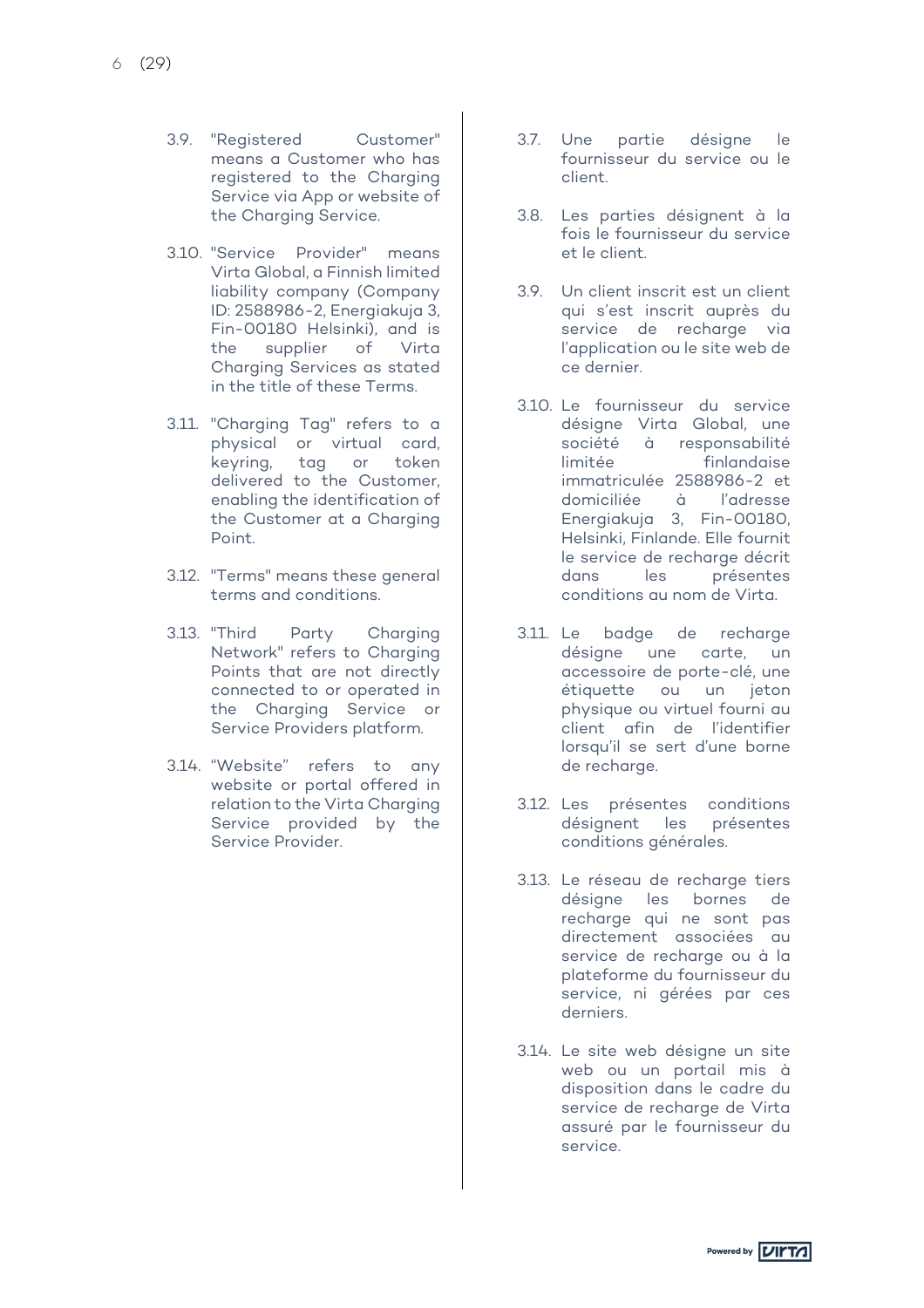#### **4. Customer Obligations and Provision of Charging Service**

- 4.1. The use of a Charging Service requires that the Customer uses a Charging Tag or other technical devices or means (such as App or website) as instructed on the description of the charging services available on the App or website of the Charging Service.
- 4.2. In case the Customer orders a physical Charging Tag, the Service Provider shall deliver the Charging Tag by mail to the Customer to the address provided by the Customer during the registration process.
- 4.3. The Customer is fully responsible for any use of the Charging Tag. The Customer shall ensure always to keep its Charging Tag secure. The Customer ensures that the Charging Tag is never used by any other person. If the Charging Tag is damaged, lost, or stolen, the Customer must inform the Service Provider without delay using the contact form (http://virta.global/driversup port), and the Customer must remove the Charging Tag from her account using the App. The Customer will be liable for any and all damage resulting from the loss, unauthorised use, theft, or misuse of the Charging Tag until the moment it is disabled. The Customer will be liable for all costs for transactions made using the Charging Tag prior to it being disabled.
- 4.4. In case the Charging Tag is lost, the Customer may order a new Charging Tag from the Charging Service, which may

### **4. Obligations du client et fourniture du service de recharge**

- 4.1. Pour utiliser le service de recharge, le client doit se servir d'un badge de recharge ou de tout autre dispositif technique ou moyen (par exemple, l'application ou le site web) en suivant les instructions fournies dans la description du service de recharge, qui est disponible dans l'application ou sur le site web de ce dernier.
- 4.2. Si le client commande un badge de recharge physique, le fournisseur de service le lui expédie par voie postale à l'adresse qu'il a indiquée au cours du processus d'inscription.
- 4.3. Le client est entièrement responsable de l'utilisation du badge de recharge. Le client est tenu de veiller à conserver son badge de recharge en sécurité. Le client doit s'assurer que le badge de recharge n'est jamais utilisé par un tiers. En cas de dégradation, de perte ou de vol du badge de recharge, le client doit informer le fournisseur de recharge sans délai à l'aide du formulaire de contact (http://virta.global/driversup port). Il doit également dissocier le badge de recharge de son compte via l'application. Le client est tenu responsable de tout dommage découlant de la perte, de l'utilisation non autorisée, du vol ou de la mauvaise utilisation du badge de recharge jusqu'à la désactivation de ce dernier. Le client assume tous les coûts des transactions réalisées à l'aide du badge de recharge avant sa désactivation.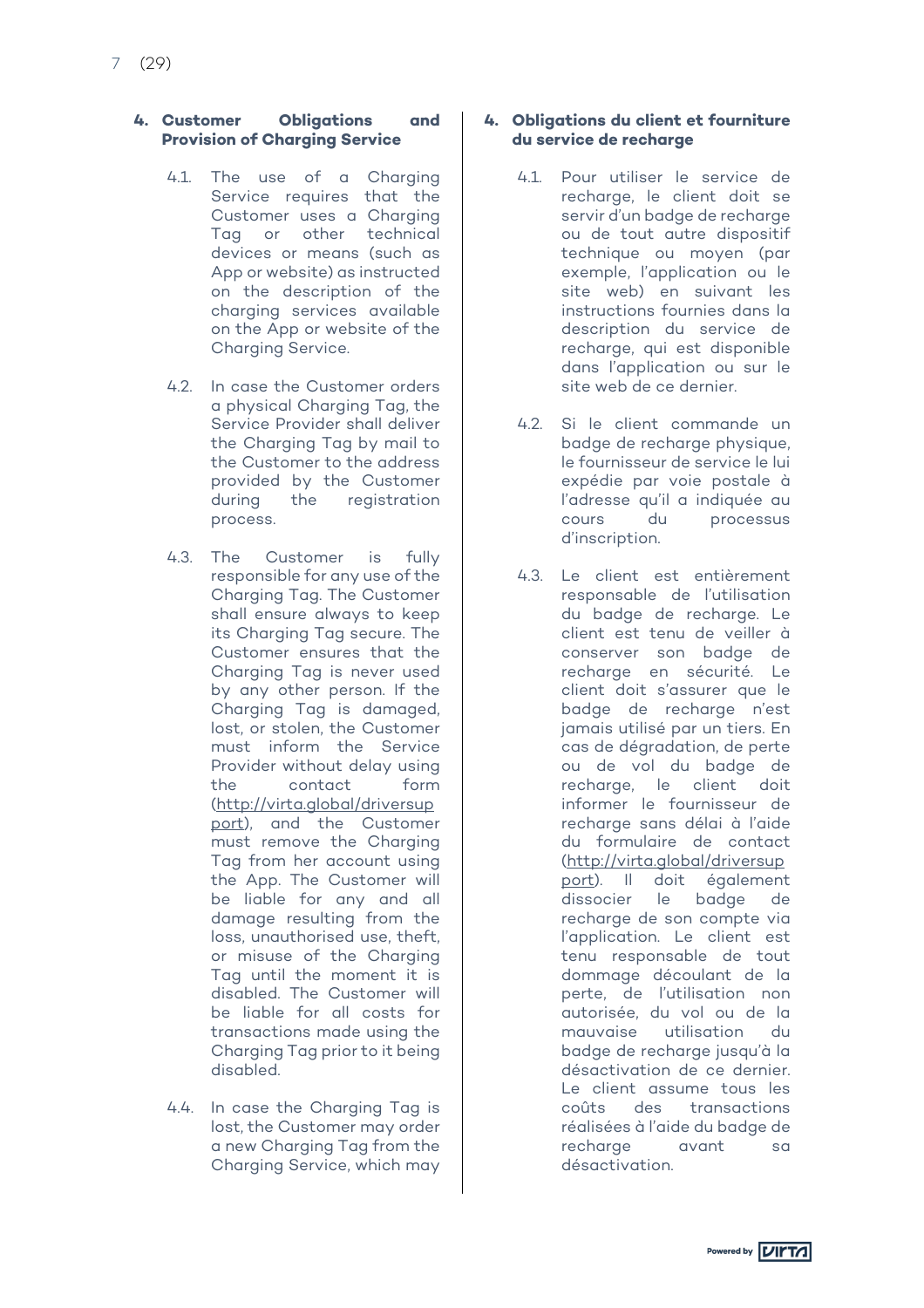be subject to a separate charge.

- 4.5. The Service Provider shall be entitled to require that the electrical equipment and installations of the Electric Vehicle meet the requirements set out in the legislation, official regulations as well as other technical requirements required for the delivery and use of the Charging Service. The Charging Service Vendor shall not be responsible for any aspects related to the delivery or non-delivery of the Charging Service if this results from the Electric Vehicle not meeting the requirements mentioned above.
- 4.6. When charging an Electric Vehicle, the Customer must comply with the instructions of the Charging Service provided on the App, website or at the Charging Point. The Customer shall observe and obey any and all rules prescribed on the App, website or at the Charging Point pertaining to their property, for example, their parking restrictions and limitations, and hours of operation. The Customer is solely responsible for any damage, penalties, fees, payments or loss caused by any non-compliance with the mentioned rules. The Customer shall ensure that it shall not misuse or cause damage to the Charging Service or Charging Points, and use any product not operable with Electric Vehicle, Charging Point or Charging Service (e.g. charging cables without CE mark). Customer shall bear exclusively any costs arising thereof and reimburse Service Provider on written
- 4.4. En cas de perte du badge de recharge, le client peut en commander un nouveau dans le cadre du service de recharge. Auquel cas, des frais distincts pourront s'appliquer.
- 4.5. Le fournisseur du service est en droit d'exiger que les équipements du véhicule électrique respectent les exigences légales, les réglementations officielles et les autres critères techniques requis pour la fourniture et l'utilisation du service de recharge. Le fournisseur du service ne saurait être tenu responsable de tout aspect lié à la fourniture ou à la non fourniture du service de recharge lorsque le véhicule électrique ne respecte pas les conditions énoncées cidessus.
- 4.6. Lors de la recharge d'un véhicule électrique, le client doit se conformer aux instructions du service de recharge fournies dans l'application, sur le site web ou au niveau de la borne de recharge. Le client doit respecter l'ensemble des règles indiquées dans l'application, sur le site web et au niveau de la borne de recharge concernant le site de la recharge, par exemple, les restrictions de stationnement et les heures d'ouvertures. Le client assume seul la responsabilité de l'ensemble des dommages, pénalités, frais, paiements et pertes causés par un non-respect des règles susmentionnées qui lui est imputable. Le client doit veiller à éviter toute utilisation abusive du service de recharge ou de la borne de recharge, à ne pas les endommager et à ne pas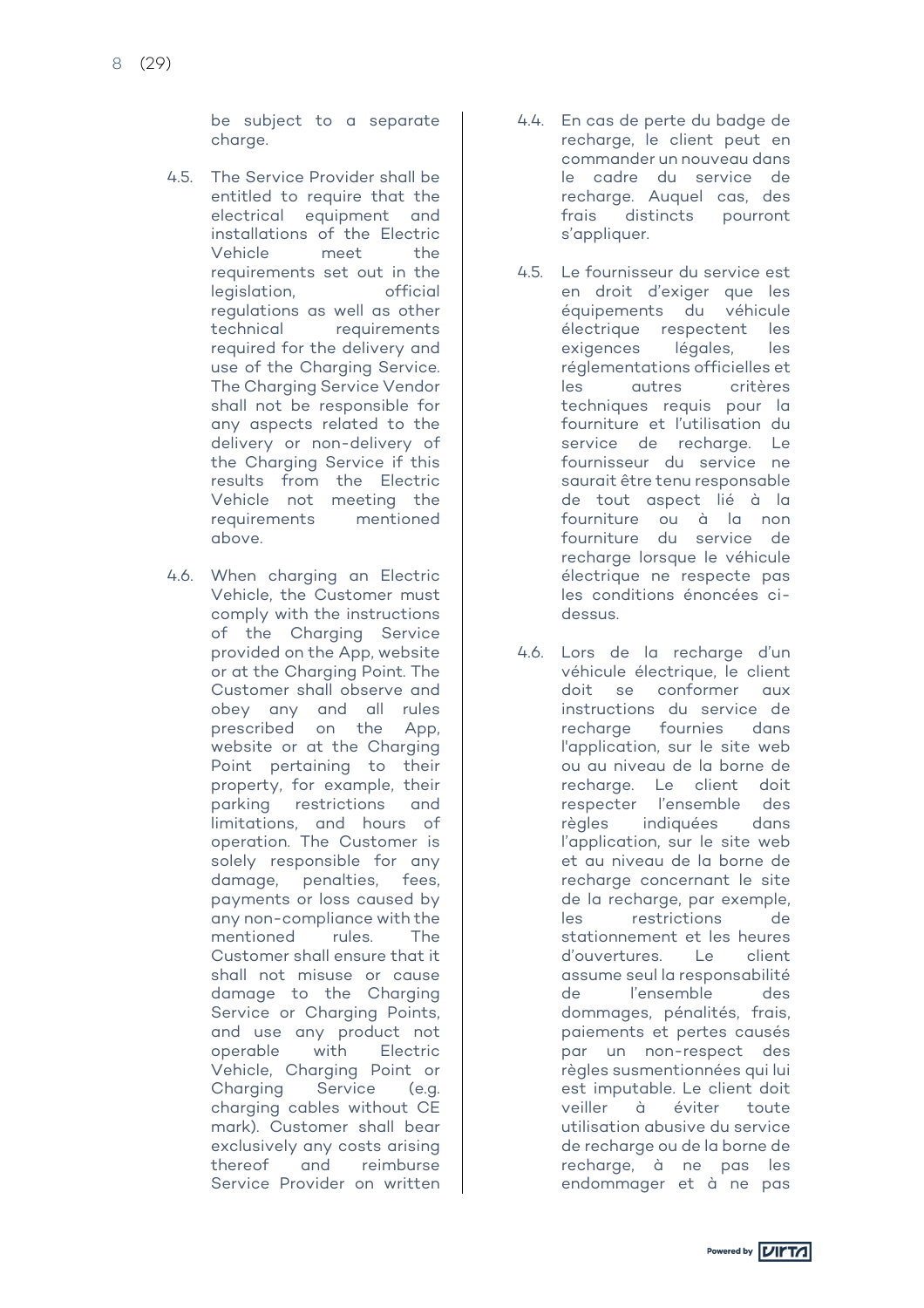demand for such costs or losses sustained or incurred by Service Provider or any of its partners.

- 4.7. The Customer shall immediately send a notification of any occurring<br>defects or problems or problems detected in the Charging Service or at a Charging Point, using the customer support channel of the Charging Service.
- 4.8. The Service Provider strives to ensure that the Charging Service will perform substantially in accordance with the Agreement and will undertake reasonable efforts to provide support and maintenance services to the Customer.
- 4.9. The Service Provider does not guarantee that the Charging Service will be accessible to the Customer at all times or be without errors and shall function without interruption. Other than as provided in clause 4.8 and to the maximum extent permitted under applicable laws, the Service Provider makes no representations or warranties, express or implied, of any kind whatsoever (including, without limitation, satisfactory quality or fitness for a particular purpose).
- 4.10. The charging capacity of the Charging Points depends on several factors such as the condition of the Electric Vehicle's battery, the battery's charge level, the Charging Point's charging capacity and how many<br>Electric Vehicles are Vehicles are charging at the same time. As a consequence to this, the

utiliser de produits non compatibles avec le véhicule électrique, la borne de recharge ou le service de recharge (par exemple, un câble de chargeur ne portant pas la mention CE). Dans le cas contraire, le client assume seul l'ensemble des coûts qui en découlent et indemnise à sa demande écrite le fournisseur du service pour les coûts et les pertes encourus par ce dernier ou un de ses partenaires.

- 4.7. Le client doit envoyer immédiatement une notification via le canal d'assistance client approprié du service de recharge s'il détecte des défauts ou des problèmes au niveau du service de recharge ou de la borne de recharge.
- 4.8. Le fournisseur du service s'efforce de veiller à ce que les performances du service de recharge soient raisonnablement conformes au contrat et s'engage à déployer des efforts raisonnables pour apporter une assistance et des services de maintenance au client.
- 4.9. Le fournisseur du service ne garantit pas que le service de recharge sera accessible à tout moment pour le client et qu'il fonctionnera sans erreur ou interruption. Outre les stipulations du paragraphe 4.8 et dans la mesure maximale autorisée par la loi applicable, le fournisseur du service ne fait aucune déclaration et n'offre aucune garantie, expresse ou implicite, de quelque sorte que ce soit (y compris, sans s'y limiter, la qualité satisfaisante du service ou

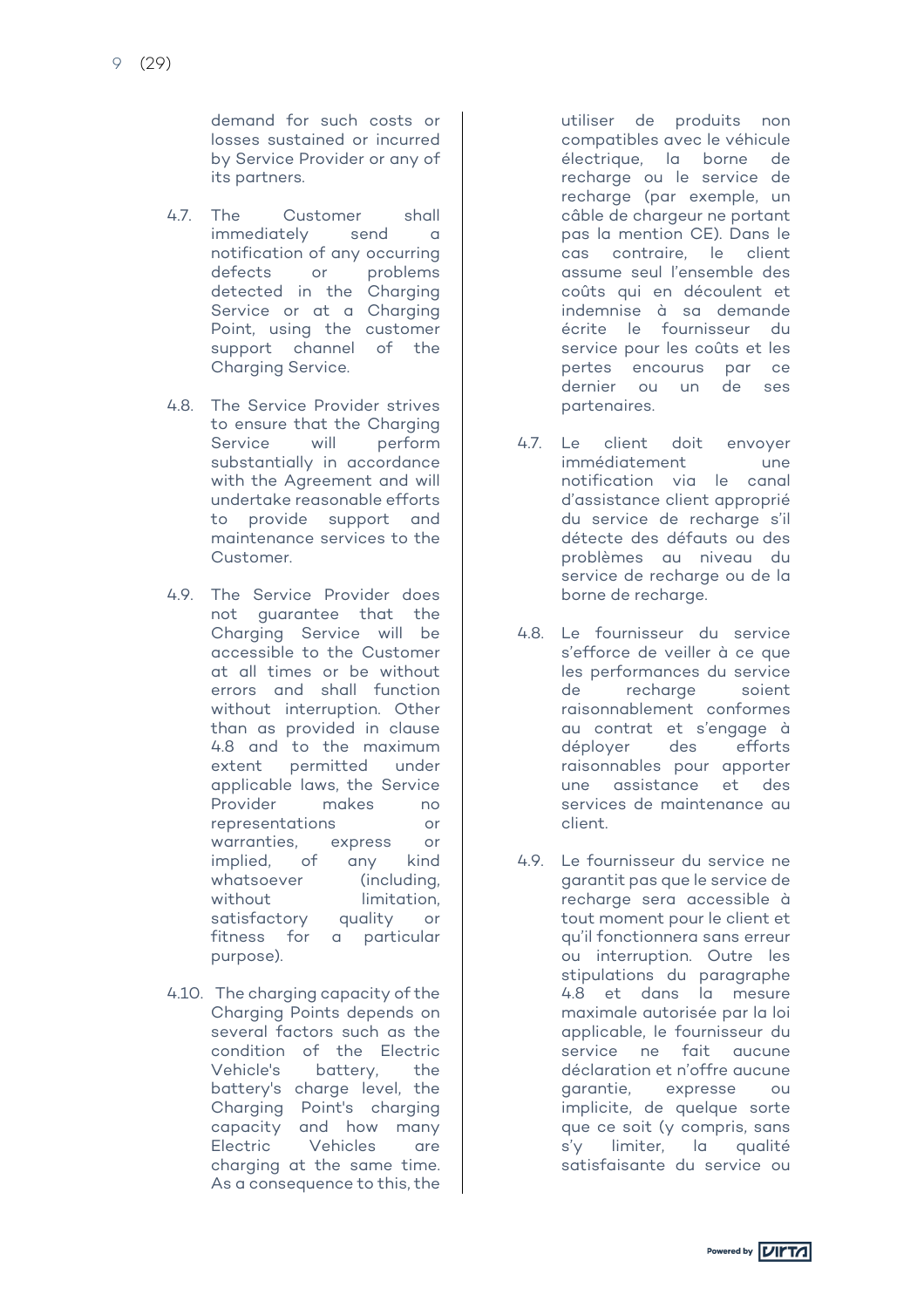Service provider cannot guarantee that charging of electric vehicles will be possible within a certain maximum time limit or with a certain power level.

4.11. The Service Provider may report, in connection to schemes regulated by law and drawn up to enable greenhouse gas emission reductions for certain industry sectors, the aggregate amounts of electricity charged on the Charging Points by using the Charging Service, to the authorities (or bodies assigned by the authorities) of the countries where the Charging Points are located, with the aim of allowing these industry sectors to use the results of such reporting to comply with their greenhouse gas reduction obligations. The Customer shall refrain from reporting their charged amounts of electricity to any such scheme.

# **5. Pricing of and paying for the Charging Service**

5.1. For the use of the Charging Service, the Customer shall pay amounts due, based on the Charging Service pricing, updated from time to time, son adéquation à un usage précis).

- 4.10. La capacité de recharge des bornes de recharge dépend<br>de plusieurs facteurs de plusieurs notamment l'état de la batterie du véhicule électrique, le niveau de charge de cette dernière, la capacité de recharge de la borne de recharge et le<br>nombre de véhicules nombre de véhicules électriques simultanément en charge. Par conséquent, le fournisseur du service ne peut pas garantir un délai maximal ou un niveau d'alimentation minimal pour la recharge des véhicules électriques.
- 4.11. Le fournisseur du service peut communiquer le montant agrégé de l'électricité qu'il facture pour les bornes de recharge du service de recharge aux autorités du pays dans lequel lesdites bornes sont situées dans le cadre de dispositifs encadrés par la loi visant à réduire les émissions de gaz à effet de serre dans certains secteurs d'activité. La participation du fournisseur du service à ces dispositifs vise à fournir des résultats aux acteurs du secteur pour les aider à respecter leurs obligations en matière de réduction des émissions. Le client doit s'abstenir de communiquer à ce type de dispositifs le montant de l'électricité qui lui est facturé.

#### **5. Tarification et paiement du service de recharge**

5.1. En échange de l'utilisation du service de recharge, le client doit payer les sommes dues selon la tarification du service de recharge en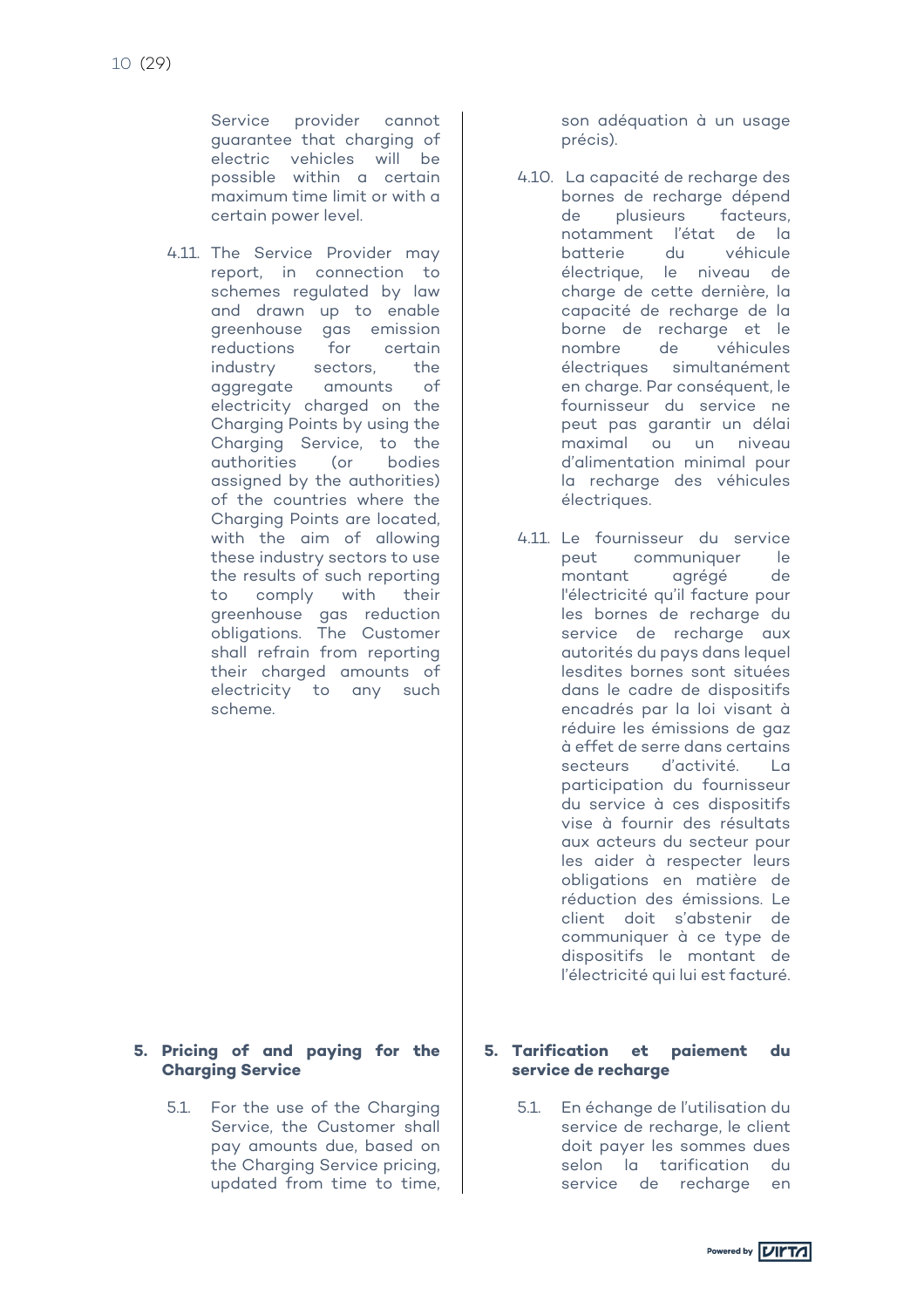valid at the time when Electric Vehicle is charged at the Charging Point. The prices and grounds for pricing of the Charging Service can be found from the App or on the website, and prices are inclusive of VAT at the prevailing rate.

- 5.2. In case of discrepancy in prices presented in the App or website, the prices presented in App shall prevail. In case any price information is displayed on the Charging Point or its vicinity or elsewhere, these prices can differ from the prices displayed in the App or website, and in such cases, the prices displayed in the App and website shall be applied.
- 5.3. The Service Provider shall have a right to convert receivables related to the use of the Charging Service in a foreign currency into the billing currency of the Customer and to invoice this converted amount from the Customer. All currency conversions are done via Euro. The conversion in foreign currency is based on the Euro reference exchange rate of the European Central Bank at the end of the previous banking day before the use of the Charging Service (see exchange rate). The currency conversions may be subject to relevant financial institutions' processing fees, which then are added to the Customer's invoice.
- 5.4. The Electric Vehicle charging sessions, which form the grounds for price calculation, commence from the initiation of the charging session at the Charging Point (i.e. the charging plug is

vigueur au moment de la recharge du véhicule électrique à la borne de recharge. La tarification est mise à jour régulièrement. La grille tarifaire du service de recharge et sa justification sont disponibles dans l'application et sur le site web. Les prix comprennent la TVA au taux en vigueur.

- 5.2. En cas de divergence entre les prix indiqués dans l'application et sur le site web, ceux de l'application font foi. Si des informations tarifaires sont affichées sur la borne de recharge ou à proximité et qu'elles diffèrent de celles spécifiées dans l'application ou sur le site web, les prix indiqués dans ces derniers sont appliqués.
- 5.3. Lorsque le client règle le service de recharge dans une autre devise que celle dans laquelle ses factures sont établies, le fournisseur du service est en droit de convertir la somme vers la devise utilisée dans les factures et de facturer le montant converti au client. Toutes les conversions monétaires passent par l'euro. La conversion vers une devise étrangère se base sur le taux de change de référence de l'euro de la Banque centrale européenne tel qu'il était établi à la clôture du jour ouvrable précédant l'utilisation du service de recharge (consulter le taux de change). Les institutions financières concernées peuvent appliquer des frais de traitement aux opérations de change. Auquel cas, ces frais sont ajoutés à la facture du client.
- 5.4. Les sessions de recharge du véhicule électrique, qui

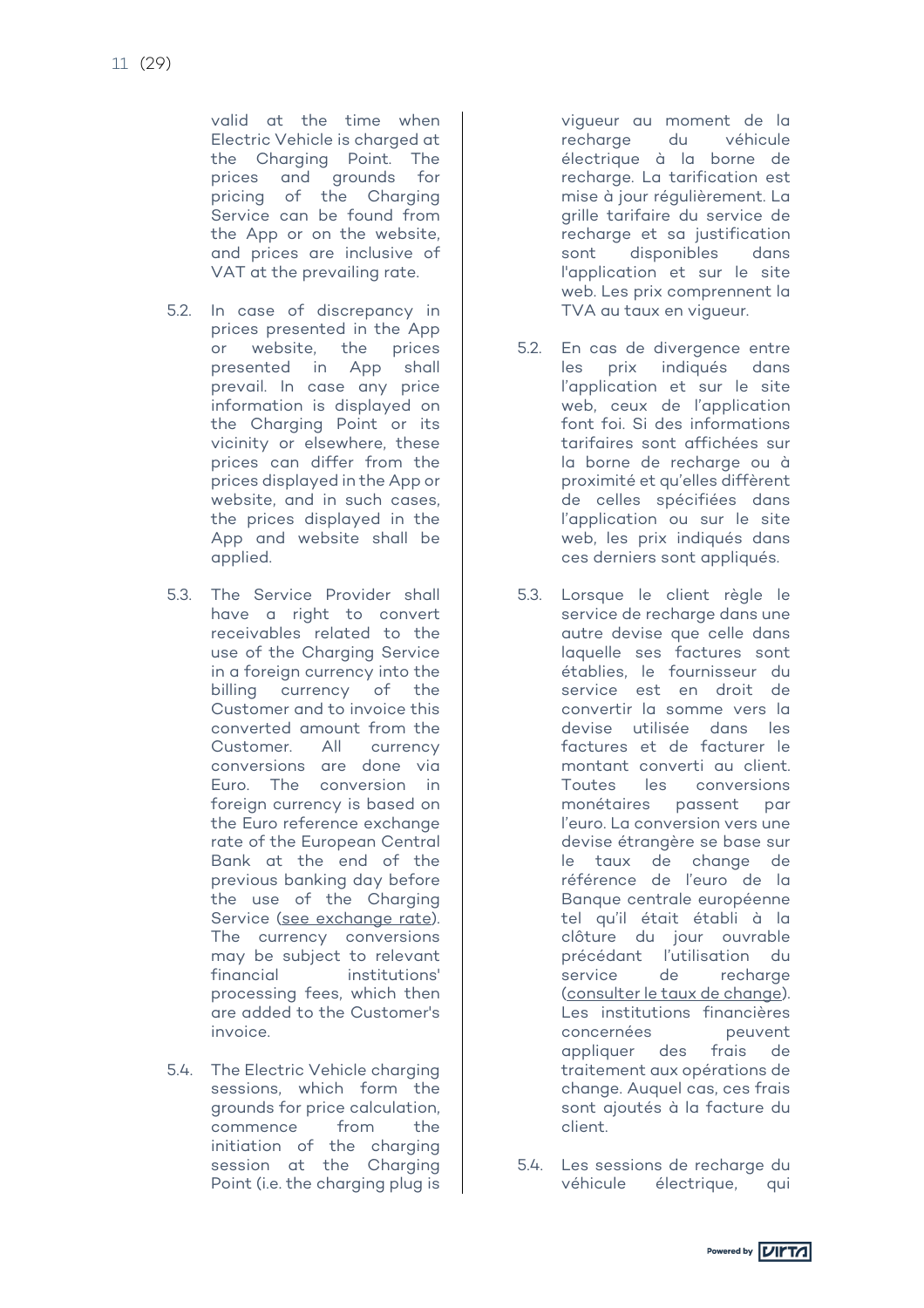inserted into the Charging Point or the Electric Vehicle and the identification of the Customer is concluded) until the end of the charging session (i.e. the plug is pulled from the Charging Point or the Electric Vehicle), unless otherwise stated in the App or website. The duration of the charging session can also be dependent on accessing an area where the Charging Point is located or occupying a parking spot. In such cases where access or parking is part of the Charging Service, this information is disclosed to the Customer in the App, on the Charging Point or in its vicinity.

- 5.5. Amounts incurred from the use of Charging Service are billed from the Registered Customer using the payment method and subscription model chosen by the Customer from the list of available payment methods of the Charging Service at registration.
- 5.6. The chosen payment method of a Registered Customer (e.g., credit/debit card) is automatically debited or invoiced based on the use and pricing of the Charging Service. In case the debiting or invoicing of the payment method is not successful, the Service Provider will attempt to debit or invoice the payment method again. If debiting or invoicing fails after repeated new attempts, the Customer will not be able to use Charging Services until the Customer has paid the outstanding amount and the Service Provider has received the funds.
- 5.7. A minimum fee may apply to the Registered Customers,

constituent la base de calcul du prix, durent du lancement de la session de recharge sur la borne de recharge (par exemple, une fois l'identité du client confirmée et le câble de recharge inséré dans la borne de recharge ou le véhicule électrique) jusqu'à la fin de la session de recharge (par exemple lorsque le câble de recharge est débranché de la borne de recharge ou du véhicule électrique), sauf indication contraire dans l'application ou sur le site web. La durée de la session de recharge peut également être basée sur l'accès à la zone dans laquelle la borne de recharge est située ou sur l'occupation d'une place de stationnement. Si l'accès à la borne ou le stationnement fait partie du service de recharge, le client en est informé dans l'application, au niveau de la borne de recharge ou à proximité de celle-ci.

- 5.5. Les montants découlant de l'utilisation du service de recharge sont facturés au client inscrit en fonction du moyen de paiement et du modèle d'abonnement qu'il a choisi parmi la liste de ceux disponibles au moment de son inscription.
- 5.6. Le moyen de paiement choisi par le client inscrit (par exemple, une carte de crédit) est débité automatiquement en fonction de l'utilisation et la tarification du service de recharge. En cas d'échec du prélèvement sur le moyen de paiement, le fournisseur du service tente de débiter à nouveau ce moyen de paiement. Après plusieurs tentatives de prélèvement infructueuses, le client perd la possibilité d'utiliser le service de recharge jusqu'à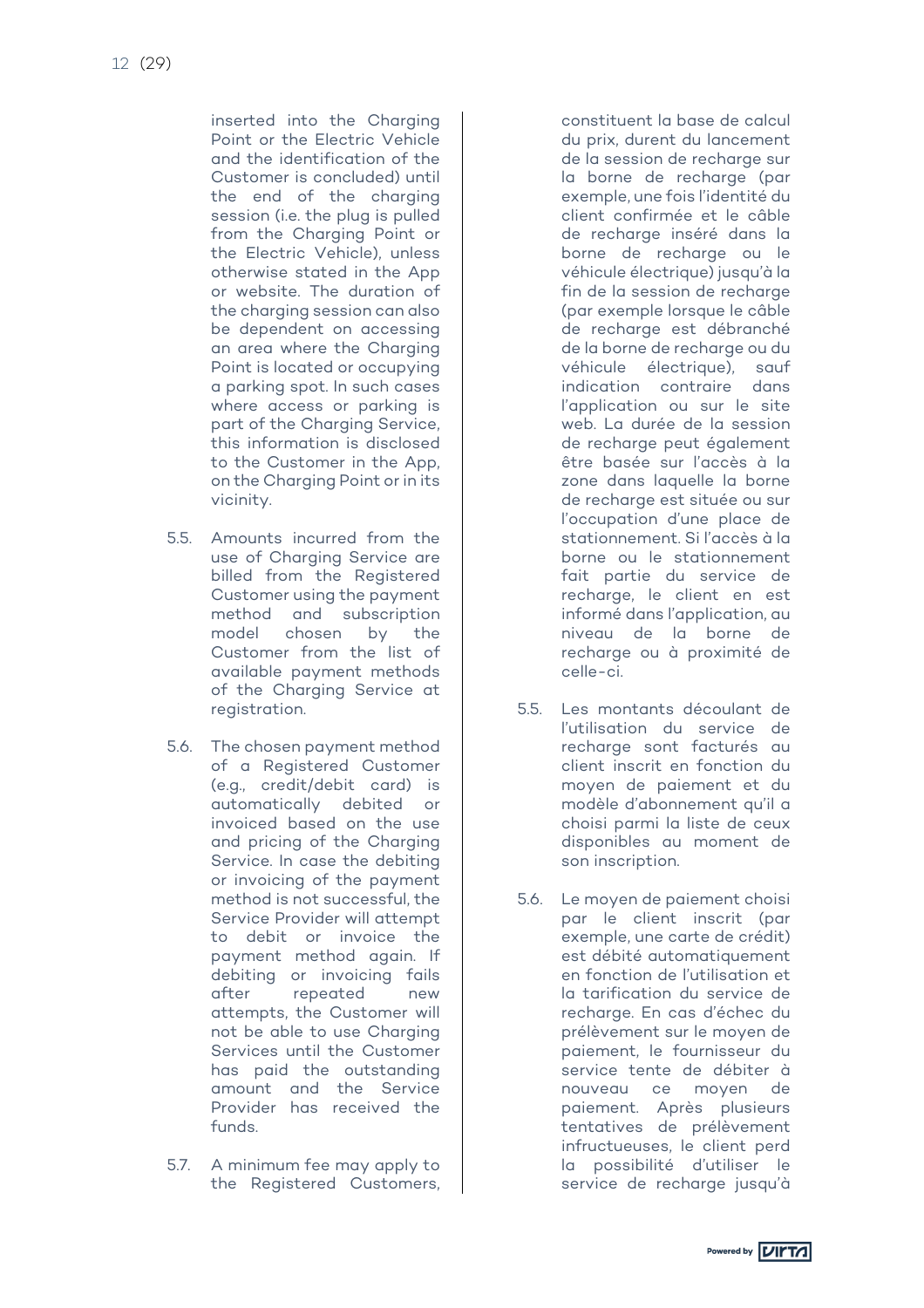even if this Customer has not used the Charging Service or if the amounts incurred of the Charging Service for the relevant period of time in question is less than the indicated minimum fee. If the amount incurred from the use of the Charging Service is more than the minimum fee, the Customer's payment method will be debited only for the actual amounts incurred from the use of the Charging Service. The applicable minimum payment for the Charging Service can be found on the App or website.

- 5.8. The Service Provider shall deliver a receipt of payment related to the use of the Charging Service, including each charging transaction executed, after the Service Provider has been able to collect the amounts from chosen payment method.
- 5.9. If the chosen payment method fails, the Service Provider may prevent the Customer from using Charging Services until the Customer has ensured that the chosen payment method is valid again or has changed to another valid payment method and has triggered the payment of the outstanding amount in the App and the Service Provider has received the funds.
- 5.10. For Customers who are not registered to the Charging Service, the fees applicable to the Charging Service are charged from the Customer's chosen payment method immediately after the charging event. Applicable prices may be different compared to prices offered to Registered Customers.

ce qu'il ait payé le montant en souffrance et que le fournisseur du service ait encaissé ce paiement.

- 5.7. Un montant minimal peut être facturé au client inscrit. même s'il ne s'est pas servi du service de recharge ou si le montant encouru sur la période concernée est inférieur à ce montant minimal. Si le montant encouru pour l'utilisation du service de recharge est supérieur à ce montant minimal, seul le montant réel encouru est prélevé sur le moyen de paiement du client. Le montant minimal à payer pour le service de recharge est indiqué dans l'application ou sur le site web.
- 5.8. Après avoir prélevé les sommes dues sur le moyen de paiement choisi, le fournisseur du service doit envoyer un reçu de paiement incluant chaque transaction de recharge réalisée dans le cadre de l'utilisation du service de recharge.
- 5.9. En cas d'échec du moyen de paiement choisi, le fournisseur du service peut empêcher le client d'utiliser le service de recharge tant qu'il n'a pas rétabli la validité du moyen de paiement en question ou qu'il n'a pas ajouté un autre moyen de paiement valide et déclenché le paiement du montant en souffrance dans l'application, et que le fournisseur du service n'a pas encaissé le versement.
- 5.10. Pour les clients qui ne sont pas inscrits auprès du service de recharge, les frais applicables sont prélevés sur le moyen de paiement choisi du client immédiatement après l'événement de

Powered by **VITTA**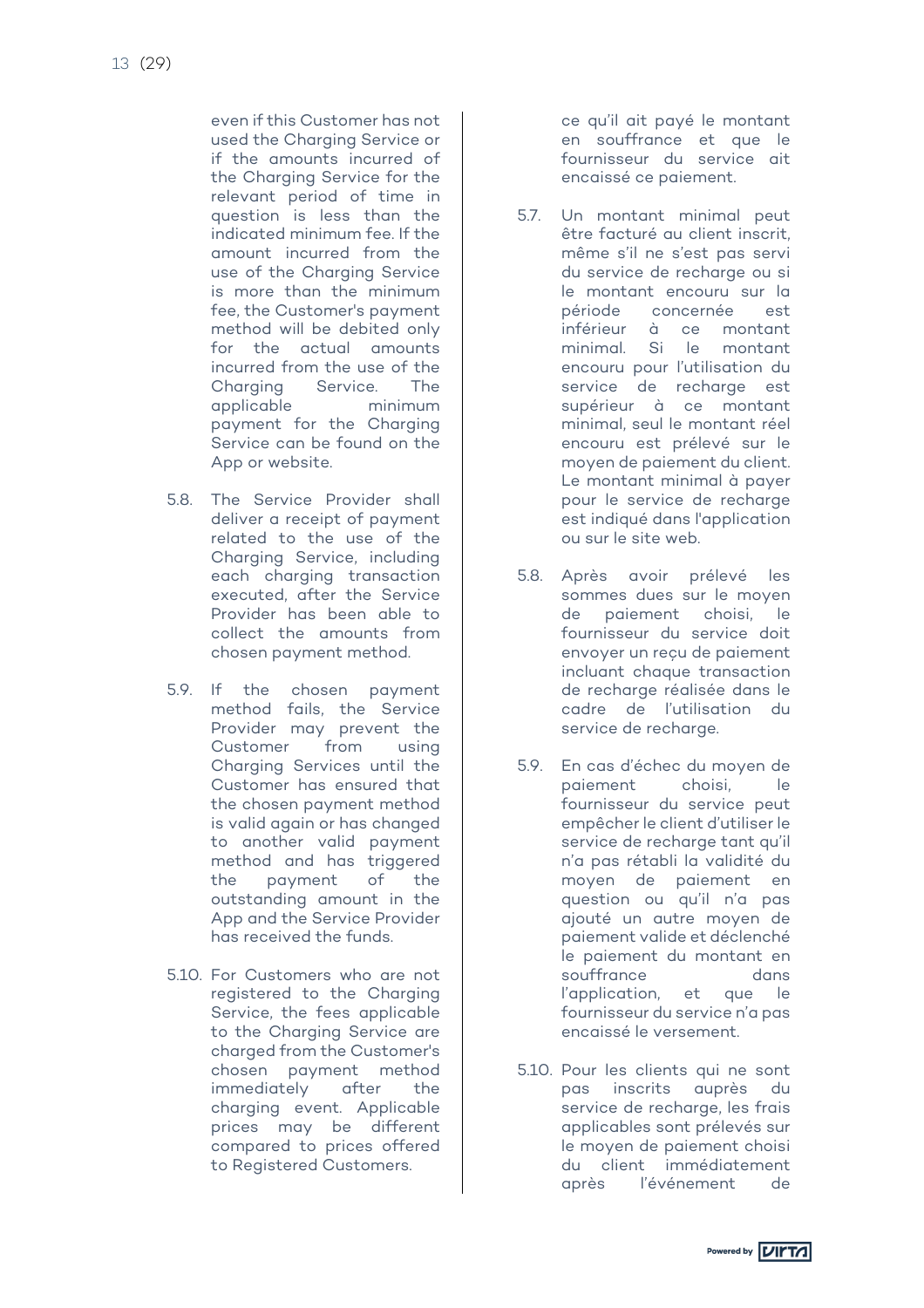- 5.11. For payments charged immediately after the charging event, an authorisation hold may be placed on the Customer's chosen payment method (if applicable) each time a charging process is initiated.
- 5.12. Until the moment of full payment, the Customer is obliged to pay interest in accordance with applicable law on the outstanding amount due. Furthermore, the Service Provider shall have a right, due to the nonpayment, to disable the use of the Charging Service or suspend or terminate the Agreement with immediate effect and recover/claim any incurred damages from the Customer.
- 5.13. Within legal provisions, Service Provider is entitled to run credit checks. If the result of such check gives reason to do so, Service Provider is entitled to refrain from concluding the Agreement or, in the case of an already concluded Agreement, to set a deadline for the Customer to provide securities and, if this is not provided within the set deadline, to terminate or withdraw from the Agreement
- 5.14. The Service Provider is entitled to assign the claims arising from the Agreement in whole or in part to a third party.

recharge. Les tarifs applicables peuvent différer de ceux proposés aux clients inscrits.

- 5.11. Pour les paiements devant être prélevés immédiatement après l'événement de recharge, une limite d'autorisation peut être placée sur le moyen de paiement choisi du client (le cas échéant) à chaque démarrage du processus de recharge.
- 5.12. Jusqu'à ce que le paiement complet ait été effectué, le client est tenu de payer des intérêts sur le montant en souffrance conformément à la législation en vigueur. En outre, en cas d'absence de paiement, le fournisseur du service est en droit de désactiver l'accès au service de recharge, de suspendre ou de résilier le contrat avec effet immédiat et d'exiger le remboursement des dommages occasionnés par le client.
- 5.13. Dans la mesure permise par la loi, le fournisseur du service peut procéder à des vérifications de solvabilité. Si<br>le résultat de ses le résultat de ses vérifications lui donne un motif suffisant, le fournisseur du service peut refuser de conclure le contrat ou, dans le cas d'un contrat déjà conclu, imposer au client une date limite avant laquelle il devra offrir des garanties sous peine de résilier le contrat ou de se retirer de celui-ci.
- 5.14. Le fournisseur du service peut céder une partie ou la totalité des créances résultant du contrat à un tiers.

Powered by **VIITA**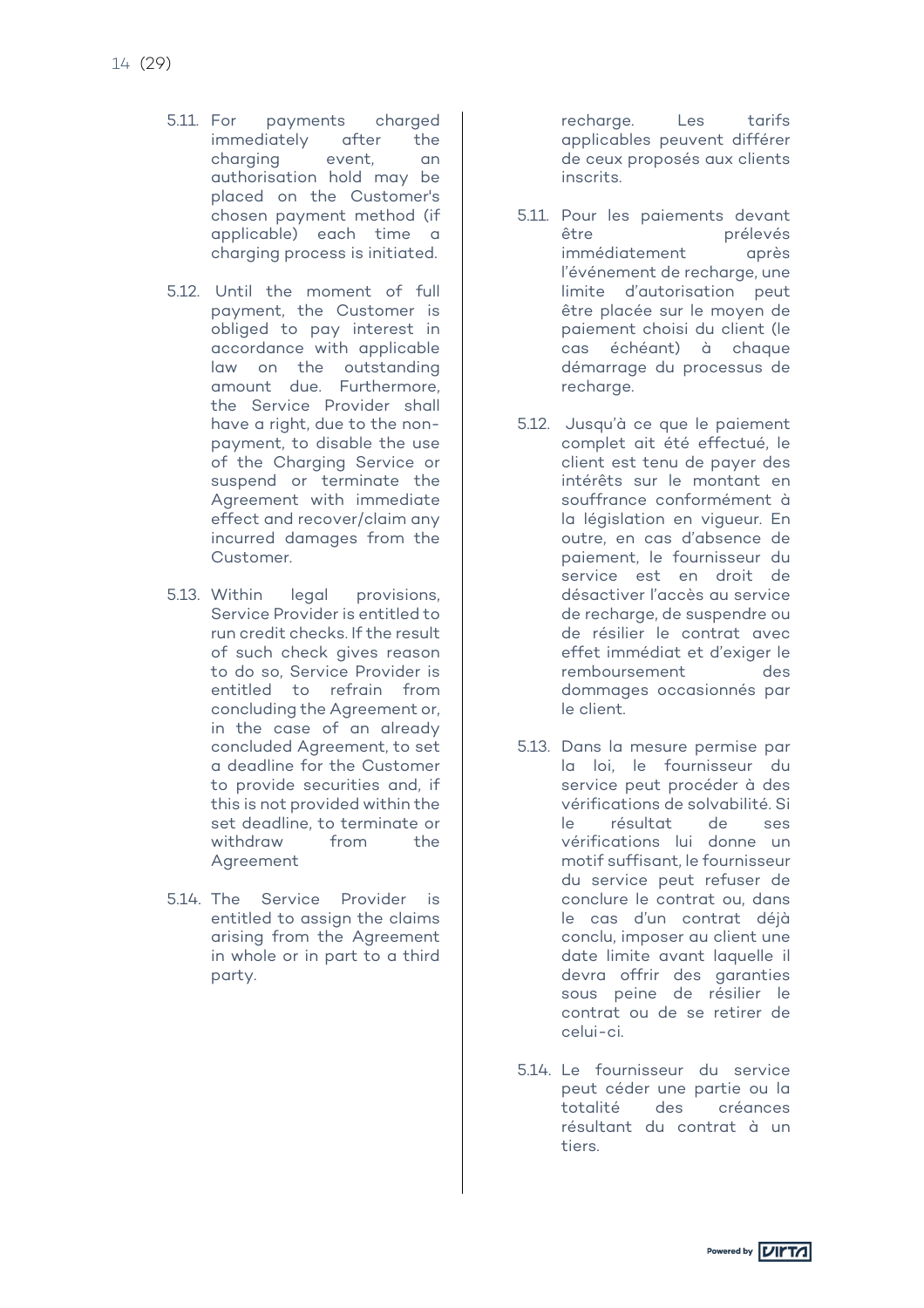#### **6. Modulation, Interruption and Suspension of the Charging Service**

- 6.1. The Service Provider shall be entitled to interrupt the provision of the Charging Service temporarily and reserves the right to control the charging power of charging sessions and the right to interrupt power delivery during charging sessions at its own discretion, including but not limited to safety reasons, commercial and businesscritical reasons, maintenance and updates, hardware-related reasons (e.g., malfunction or error in the Electric Vehicle charger at the Charging Point), to enhance grid stability, to ensure optimal performance of Charging Points and to allow for power system management and variation of charging power, quality of electricity supply or other similar aspects.
- 6.2. On Charging Points where bi-directional charging (vehicle-to-grid or V2G) is enabled, the Service Provider has the right to control the charging power, discharge the car battery and interrupt power delivery during charging sessions to enhance grid stability, to ensure optimal performance of Charging Points, and to allow for power system management and variation of charging power, quality of electricity supply or other similar aspects. The Customer understands that the use of Charging Points supporting bi-directional charging is subject to specific terms and conditions, which are made available to the Customer in the App before the usage of

#### **6. Modulation, interruption et suspension du Service de recharge**

- 6.1. Le fournisseur du service peut interrompre temporairement la fourniture du service de recharge et se réserve le droit de contrôler ou d'interrompre à sa discrétion l'alimentation de recharge des sessions de recharge pour un certain nombre de raisons incluant, sans s'y limiter, des questions de sécurité, des décisions commerciales essentielles, des opérations de maintenance ou de mise à jour, des préoccupations relatives au matériel (par exemple, des dysfonctionnements ou des pannes touchant le chargeur du véhicule électrique au niveau de la borne de la recharge), la stabilisation du réseau électrique, l'optimisation des performances des bornes de recharge ainsi que la gestion du système d'alimentation et son adaptation aux variations de l'alimentation, à la qualité de l'approvisionnement en électricité et à d'autres considérations similaires.
- 6.2. Concernant les bornes de recharge compatibles avec la recharge V2G (du véhicule au réseau), le fournisseur du service peut contrôler l'alimentation de recharge, puiser de l'électricité dans la batterie du véhicule et interrompre l'alimentation pendant les sessions de recharge pour stabiliser le réseau électrique, optimiser les performances des bornes de recharge, gérer le système d'alimentation et l'adapter aux variations de l'alimentation, à la qualité de l'approvisionnement en électricité et à d'autres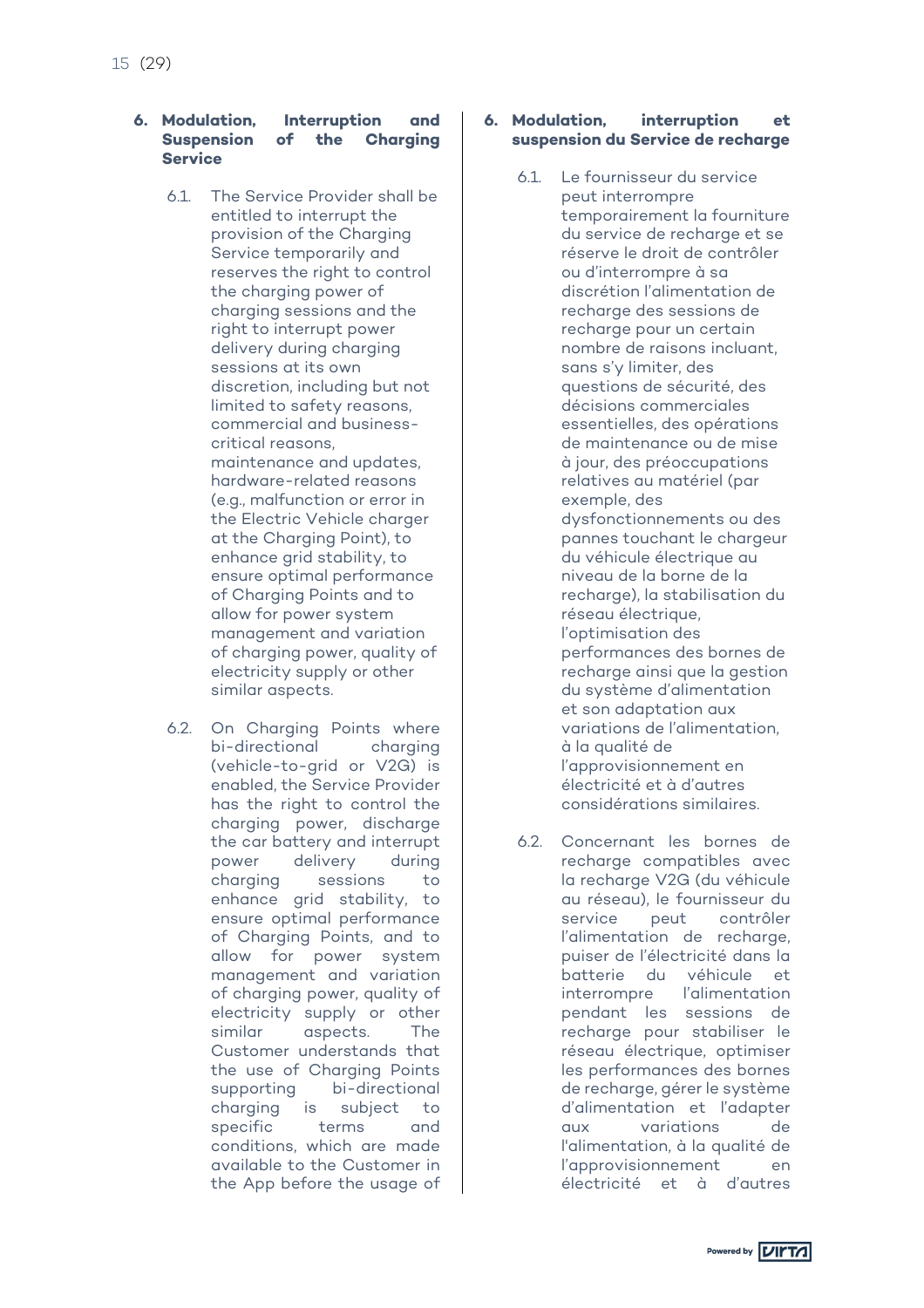bi-directional charging is available to the Customer.

- 6.3. The Service Provider, in its sole discretion, is entitled suspend, modulate or interrupt the use or provision of the Charging Services, for example, in the following cases:
	- a) In case of failure of any payment obligation;
	- b) For safety reasons:
	- c) For commercial and/or business-critical reasons;
	- d) For IT security or legal compliance reasons;
	- e) Other circumstances which, at the sole discretion of the Service Provider, justify the termination of the Agreement or<br>suspension of the suspension Charging Service, including but not limited to the misuse of the Charging Service, suspicion of fraud, or breach of the Terms.
- 6.4. In case the provision of the Charging Service is interrupted, modulated, suspended, or the Agreement is terminated due to a reason caused by the Customer, the Customer shall not be released from Charging Service charges or other duties related to the Terms.
- 6.5. In the event, the Service Provider exercises its right to interrupt, modulate or suspend the Charging Service according to this Agreement, no right to compensation or restitution for the Customer will arise, if not otherwise stated in this Agreement.

considérations similaires. Le client comprend que l'utilisation des bornes de recharge compatibles avec la recharge V2G est soumise à des conditions générales spécifiques qui lui seront communiquées dans l'application avant qu'il puisse utiliser lesdites bornes.

- 6.3. Le fournisseur du service peut, à sa discrétion, suspendre, moduler ou interrompre l'utilisation ou la fourniture du service de recharge, par exemple dans les cas suivants :
	- f) en cas de manquement à une obligation de paiement ;
	- g) pour des raisons de sécurité ;
	- h) pour des motifs commerciaux essentiels ;
	- i) pour des préoccupations de sécurité informatique ou de conformité réglementaire ;
	- j) pour toute autre circonstance que le fournisseur du service juge suffisante pour résilier le contrat ou suspendre le service de recharge, incluant, sans s'y limiter, l'utilisation abusive du service de recharge, les soupçons de fraude ou les manquements aux présentes conditions.
- 6.4. En cas d'interruption, de modulation ou de suspension de la fourniture du service de recharge, ou en cas de résiliation du contrat attribuable à un manquement du client, ce dernier doit toujours s'acquitter des frais associés au service de recharge et de ses autres obligations en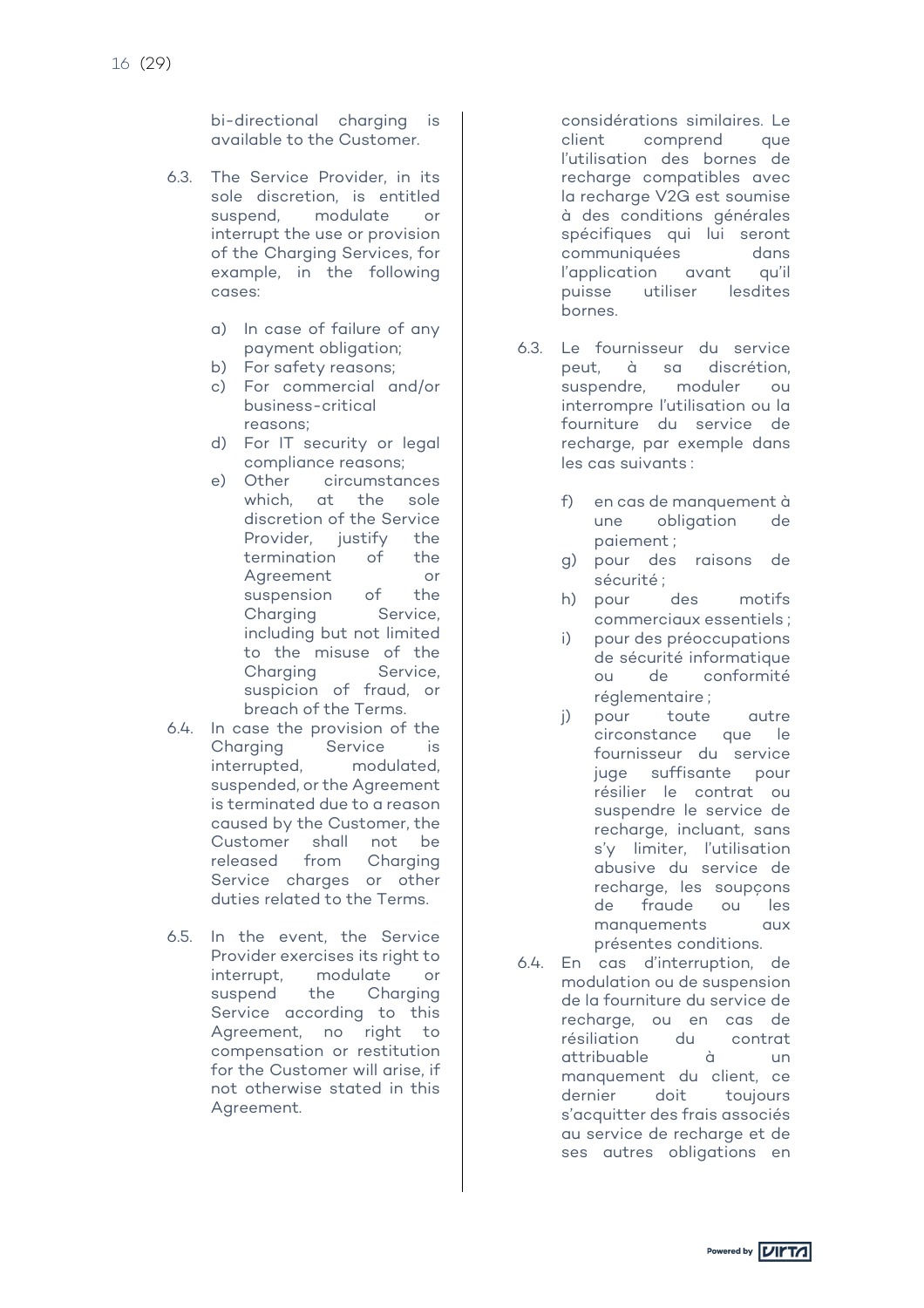# **7. Third-Party Roaming Network**

- 7.1. Service Provider may provide access to Charging Points in Third-Party Charging Networks for the Customer. The use of Charging Points in the Third-Party Charging Network is subject to additional separate conditions by the provider of the Third Parting Charging Network, and the Customer is obliged to familiarise with these conditions and adhere to them and understands that the Service Provider has limited power to provide customer support concerning Third-Party Charging Networks. Third-Party Charging Network stations are marked in the App with the term 'Roaming'. Since the Service Provider does not operate such Charging Points, it cannot guarantee that the Customer can have access or use all Charging Points within the Third-Party Charging Network. The Service Provider has no influence on the applicable rates in Third-Party Charging Network.
- 7.2. The prices applicable to the Customer when using Charging Points in Third Party Charging Networks described in section 7.1 are defined in the App or website.

vertu des présentes conditions.

6.5. L'exercice du droit du fournisseur du service à interrompre, moduler ou suspendre le service de recharge en vertu du contrat n'ouvre aucun droit à une indemnisation ou à un remboursement pour le client, sauf stipulation contraire au sein du contrat.

# **7. Réseau d'itinérance tiers**

- 7.1. Le fournisseur du service peut permettre au client d'accéder à des bornes de recharge de réseaux de recharge tiers. L'utilisation de bornes de recharge de réseaux de recharge tiers est soumise à des conditions distinctes établies par le fournisseur du réseau de recharge tiers. Le client est tenu de se familiariser avec lesdites conditions, ainsi que de les respecter, et comprend que le fournisseur du service ne peut offrir qu'une assistance clientèle limitée pour les réseaux de recharge tiers. Les bornes des réseaux de recharge tiers sont signalées dans l'application par la mention « Itinérance ». Étant donné que le fournisseur du service ne gère pas ces bornes de recharge, il ne peut pas garantir que le client pourra accéder à toutes les bornes de recharge des réseaux de recharge tiers, ni les utiliser. Le fournisseur du service n'a aucune influence sur les tarifs applicables dans les réseaux de recharge tiers.
- 7.2. Les tarifs applicables lorsque le client utilise des bornes de recharge de réseaux de recharge tiers tel que décrit dans la section 7.1 sont définis dans l'application ou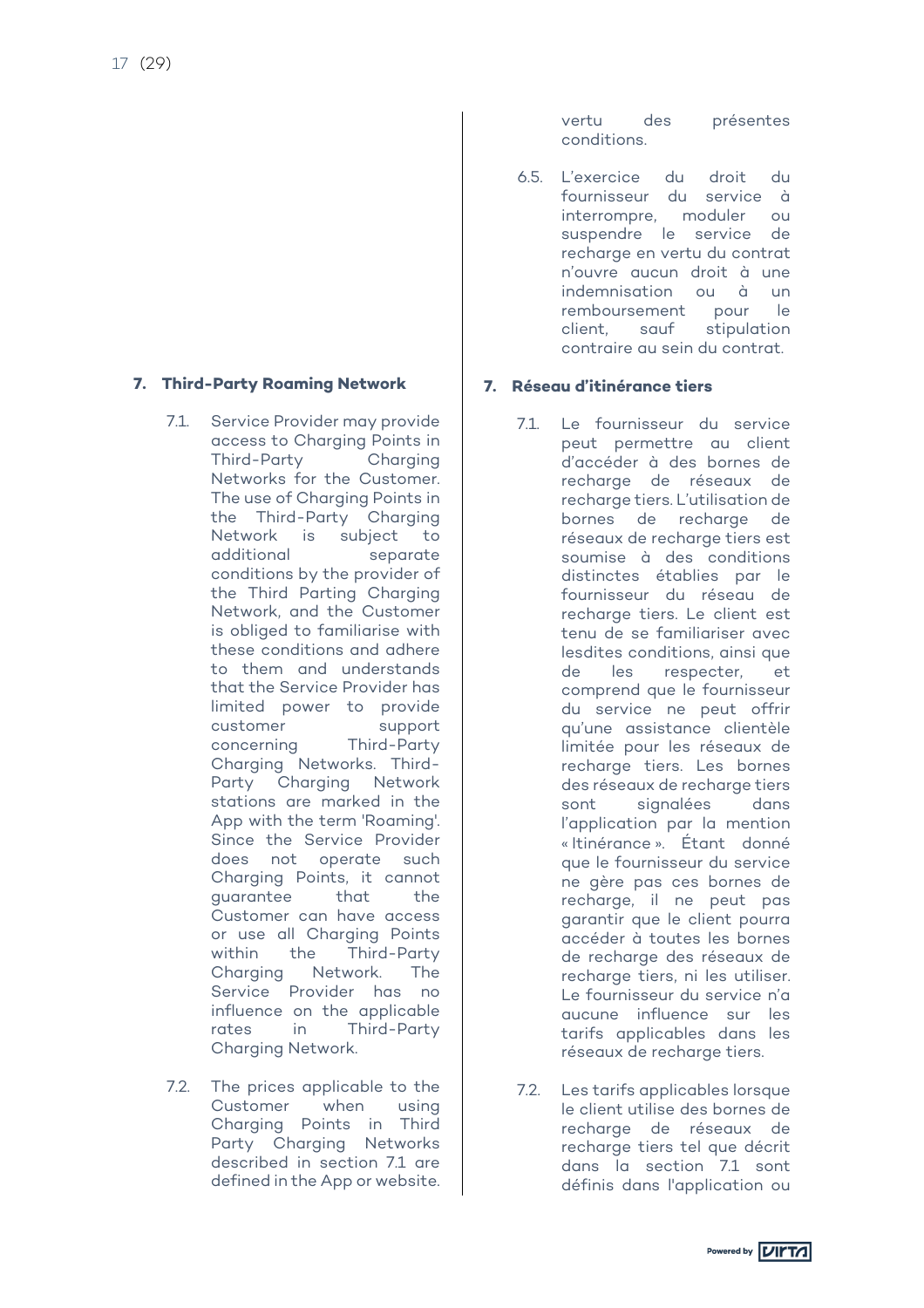Prices indicated elsewhere do not apply to the pricing of the Charging Service.

#### **8. Changes in Charging Services and Terms**

8.1. Provided that the Customer is not unreasonably disadvantaged, the Service Provider shall have the right to change the content and scope of the Charging Service and this Agreement in whole or in part at any time for the following reasons: for legal or regulatory reasons; for safety reasons; to further develop or optimize existing features of the Charging Service and to add additional features to it; to take account of technical progress and to make technical adjustments and to ensure the future functionality of the Charging Service. If the Service Provider makes changes to this Agreement that may affect the ongoing contractual relationship between the Parties, the Service Provider will inform the Customer accordingly in advance in an appropriate manner, for example by displaying a prominent notice, by email or in the App. This notification will contain information about the planned changes. The changes will be deemed accepted if the Customer does not reject them within 14 days. If the Customer does not wish to continue using the Charging Service under the new version of Terms, the Customer may terminate the Contract within the notice period.

sur le site web. Les prix indiqués ailleurs ne s'appliquent pas à la tarification du service de recharge.

#### **8. Modifications apportées au service de recharge et aux présentes conditions**

8.1. À condition que le client n'en soit pas excessivement désavantagé, le fournisseur du service peut modifier à tout moment le contenu et l'étendue du service de recharge, ainsi qu'une partie ou la totalité du contrat, pour l'un des motifs suivants : des questions légales ou réglementaires, des préoccupations de sécurité, le développement ou l'optimisation de fonctionnalités existantes du service de recharge, l'ajout de fonctionnalités supplémentaires, la prise en compte de progrès techniques, l'apport d'ajustements techniques et la préparation de futures fonctionnalités du service de recharge. Si le fournisseur du service apporte des modifications susceptibles d'altérer la relation contractuelle en cours entre les parties, il doit en informer le client en avance de manière appropriée, par exemple en affichant une notification bien en évidence dans un e-mail ou dans<br>L'application des Cettes l'application. notification devra contenir des informations concernant les modifications prévues. Les modifications seront réputées acceptées si le client ne les refuse pas dans un délai de 14 jours. Si le client ne souhaite pas continuer à utiliser le service de recharge avec la nouvelle version des présentes

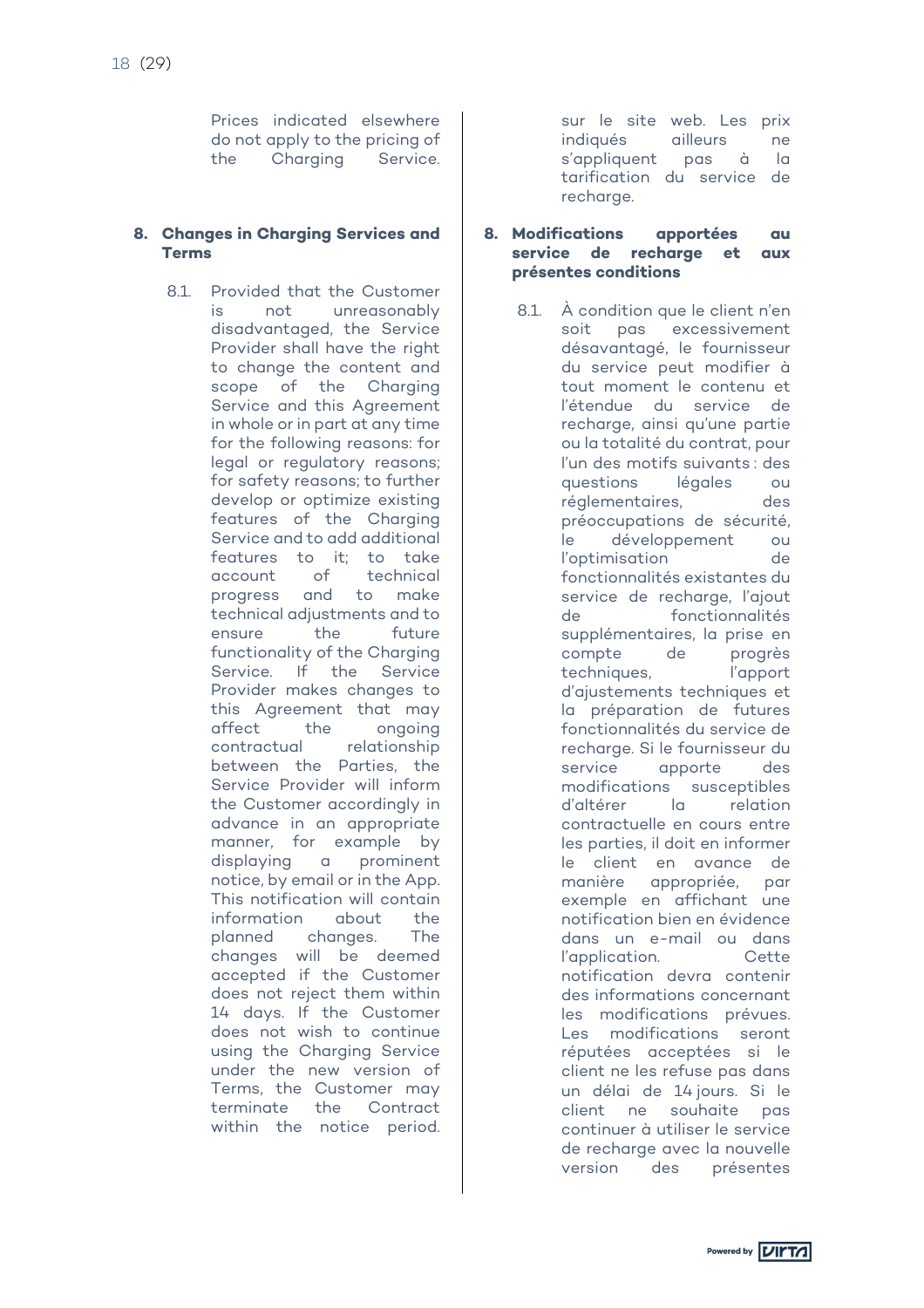# **9. Limitation of liability**

- 9.1. The liability of the Service Provider for indirect damage (including, but not limited to consequential or incidental damages, loss of income, revenue or profit, loss of business, loss of goodwill, damage caused by third party products, services or equipment (e.g. Charging<br>Points). loss through loss through business interruptions, third party damage, corruption or loss or degradation of data), is explicitly excluded.
- 9.2. The Service Provider shall not be liable to the Customer for any damage caused due to a lack of compatibility of the Customer's Electric Vehicle with the Charging Services.
- 9.3. Service Providers liability shall, in all cases, be limited to damages that are typically foreseeable in the context of a contract such as the Agreement under these Terms. In case the Service Provider is obliged to compensate direct damages to the Customer, the maximum compensation is limited to the charges incurred from the use of the Charging Service by the Customer during one (1) month period preceding the date on which the claim arose. Under no circumstances is the Service Provider liable for damage that is attributable to the Customer or for damage that has been caused because the Customer failed to comply with the applicable<br>safety or operating or operating instructions presented at the

conditions, il peut résilier le contrat pendant la période de préavis.

# **9. Limites de responsabilité**

- 9.1. La responsabilité du fournisseur du service est explicitement exclue pour tout dommage indirect (incluant, sans s'y limiter, les dommages consécutifs, les pertes de revenus, de bénéfices ou de profits, les pertes d'activité, les atteintes à la réputation, les dommages causés par des produits, des services ou des équipements de tiers (par exemple, des bornes de recharge), les pertes dues aux interruptions d'activité, les dommages de tiers, ainsi que la corruption, la perte ou la dégradation de données).
- 9.2. Le fournisseur du service décline toute responsabilité envers le Client pour les dommages causés par l'incompatibilité entre le véhicule électrique de ce dernier et le service de recharge.
- 9.3. La responsabilité du fournisseur du service est limitée, en toute circonstance, aux dommages généralement prévisibles dans le cadre d'un contrat de même type que celui concerné par les présentes conditions. Lorsque le fournisseur du service est tenu de compenser le client pour des dommages directs, l'indemnisation maximale est limitée au montant encouru par ce dernier lors de l'utilisation du service de recharge pendant la période d'un (1) mois précédant l'événement sur lequel porte la réclamation. Le fournisseur du service n'est en aucun cas responsable des dommages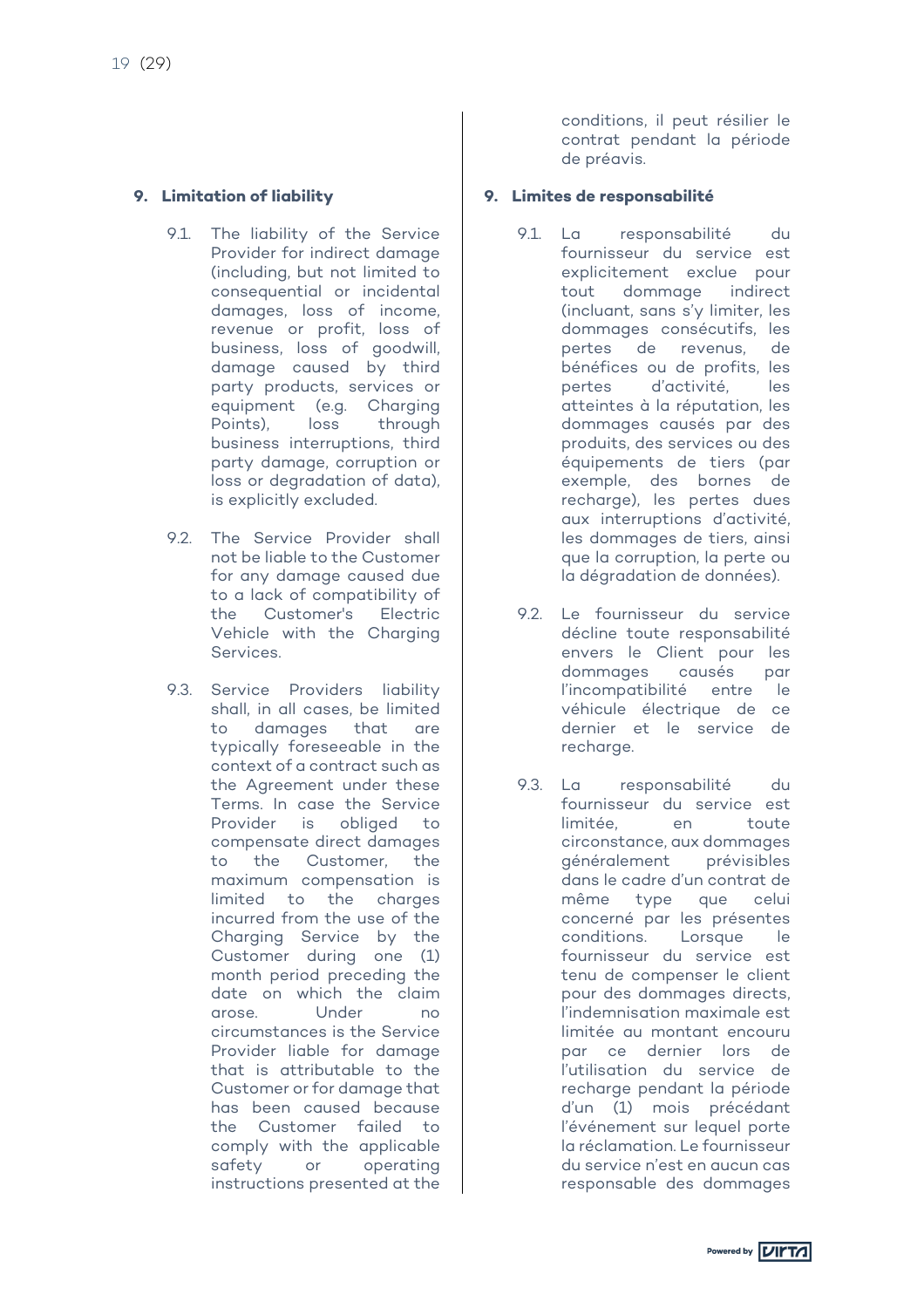Charging Points, on the App or Website or these Terms or any in relevant laws and regulations, or Customer's obligations to a Third Party.

- 9.4. In all other respects, the Service Provider shall be liable for damage caused intentionally or by gross negligence. Liability shall be limited on the merits to damage resulting from injury to life, body or health and to damage resulting from the breach of material contractual obligations
- 9.5. To the extent Service Provider's liability is excluded or limited in accordance with the preceding provisions, the same shall apply to the personal liability of Service Provider's executives and board members, legal representatives, employees and agents.
- 9.6. In the event of an interruption or irregularities in the supply of electricity or telecommunications network, the Service Provider shall be released from its obligation to perform its duties under the Agreement insofar as these are the consequences of a disruption in the operation of the electrical grid, including the connection or the telecommunications network.
- 9.7. The Customer is liable towards the Service Provider for damage as a result of either or both acts and omissions in breach of the Agreement or these Terms.
- 9.8. Claims by the Customer for compensation for damage must be submitted through the contact form (http://virta.global/driversup

imputables au client ou au non-respect par ce dernier des règles de sécurité ou des instructions de fonctionnement applicables indiquées au niveau de la borne de recharge, dans l'application, sur le site web,<br>dans les présentes présentes conditions, dans la réglementation en vigueur ou dans l'énoncé de ses obligations envers un tiers.

- 9.4. Dans tous les autres cas, le fournisseur du service est responsable des dommages intentionnels ou par négligence grossière qui lui sont imputables. La responsabilité est limitée au bien-fondé des dommages résultant d'atteintes à la vie, à l'intégrité physique ou à la santé, et de ceux résultant d'un manquement à une obligation essentielle du contrat.
- 9.5. Les exclusions et les<br>limitations de la limitations de la responsabilité du fournisseur du service établies dans les stipulations précédentes s'appliquent également à la responsabilité personnelle des dirigeants, des responsables, des représentants légaux, des employés et des agents du fournisseur du service.
- 9.6. En cas d'interruption ou de perturbation de l'alimentation électrique ou du réseau de télécommunication, le fournisseur du service est dégagé de son obligation à accomplir ses prestations en vertu du contrat, à condition que ses manquements soient dus au dysfonctionnement du réseau électrique, notamment des raccordements électriques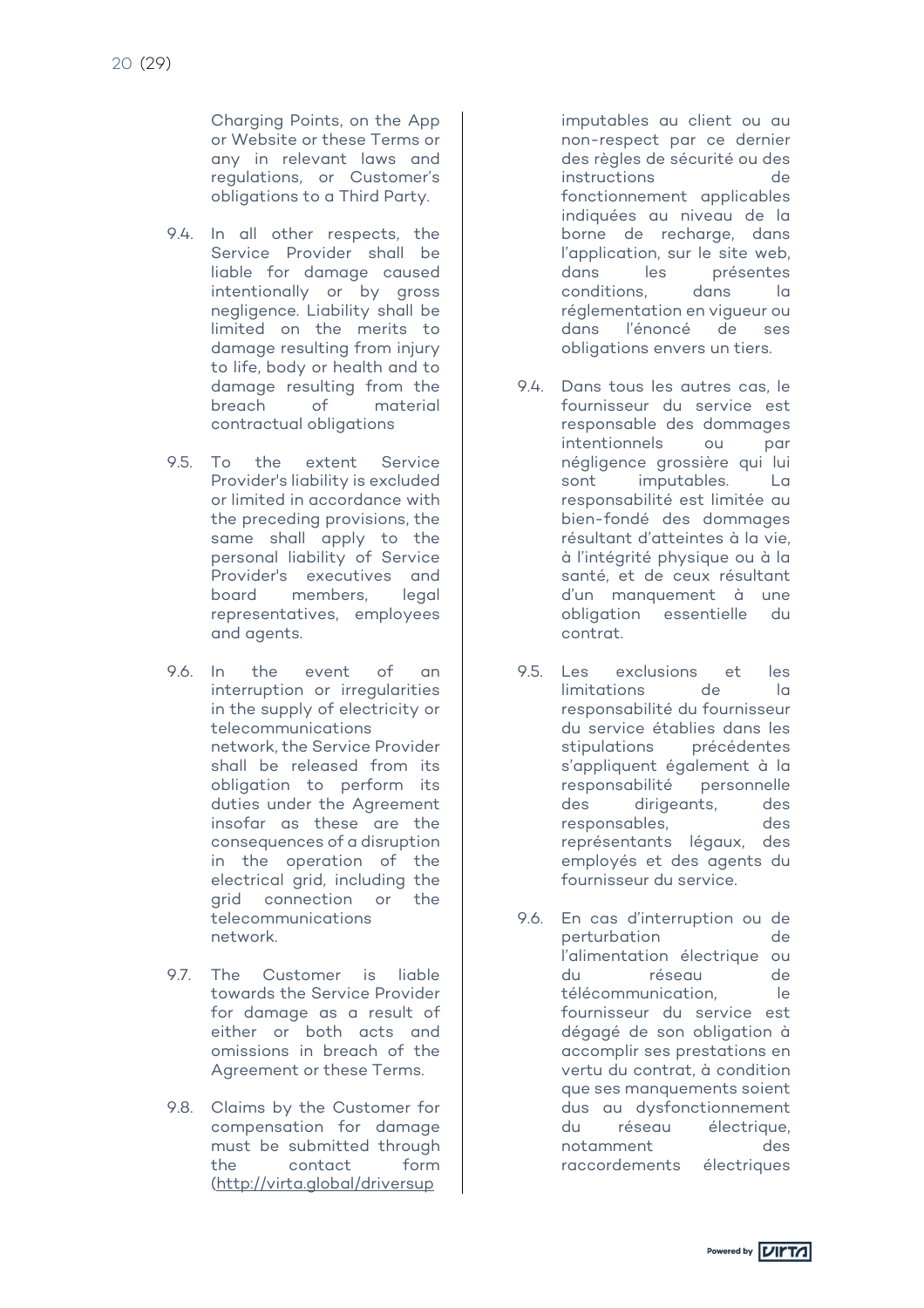port) within 14 days following the day the Customer has discovered the damage, under penalty of forfeiture of presented claims.

9.9. In all other cases of liability, the liability of the Service Provider and its performing and vicarious agent for culpably caused damage is excluded.

#### **10. Limitation of liability when the Customer is a Consumer**

- 10.1. If the Customer is a Consumer (as defined in 3.4.) the limitations to liability of the Service Provider in section 9 do not apply. Instead, section 10 shall apply for the Service Provider's limitation of liability subject to the mandatory consumer protection legislation applicable to the Consumer.
- 10.2. The liability of the Service Provider for indirect damage caused (including, but not limited to consequential or incidental damages, loss of income, damage caused by third party products, services or equipment (e.g. Charging Points) or third party damage, is explicitly

ou du réseau de télécommunication.

- 9.7. Le client est responsable envers le fournisseur du service des dommages résultant de ses infractions et ses manquements au contrat et aux présentes conditions.
- 9.8. Le client doit soumettre ses demandes d'indemnisation pour des dommages via le formulaire de contact (http://virta.global/driversup port) dans un délai de 14 jours suivant sa découverte des dommages en question, sous peine de renoncer aux demandes envoyées.
- 9.9. Dans tous les autres cas, la responsabilité du fournisseur du service et de ses agents exécutants et mandatés est exclue pour les dommages causés fautivement.

#### **10. Limites de responsabilité lorsque le client est un particulier**

- 10.1. Si le client est un particulier (comme défini dans la section 3.4), les limites de responsabilité du fournisseur du service définies dans la section 9 ne s'appliquent pas. À la place, la section 10 s'applique aux limites de responsabilité du fournisseur du service dans le respect de la règlementation de protection des consommateurs en vigueur et applicable au client.
- 10.2. La responsabilité du fournisseur du service est explicitement exclue pour tout dommage indirect (incluant, sans s'y limiter, les dommages consécutifs, les pertes de revenus, les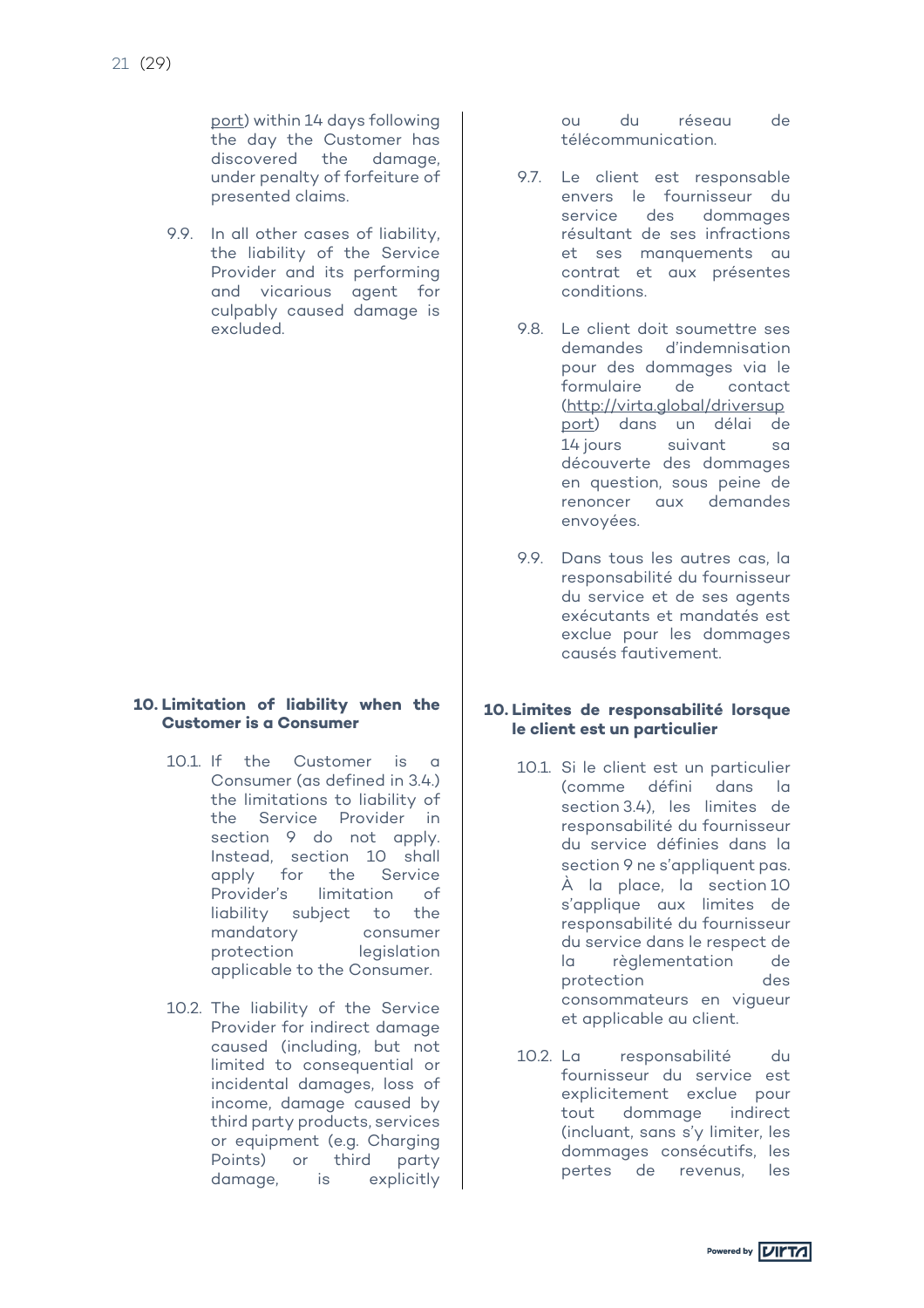excluded unless damage is caused due to the negligence attributable to the Service Provider.

- 10.3. The Service Provider shall not be liable to the Consumer for any damage caused due to a lack of compatibility of the Consumer's Electric Vehicle with the Charging Services, or any damage caused due to nonobservance of the operating instructions of the Charging Points or the Charging Service.
- 10.4. The Service Provider shall not be liable for any damage that is attributable to the Consumer for acts and omissions in breach of the Agreement, these Terms or any relevant laws, regulations or Customer's obligations to a third-party.
- 10.5. In the event of an interruption or irregularities in the supply of electricity or telecommunications network, the Service Provider shall be released from its obligation to perform its duties under the Agreement insofar as these are the consequences of a disruption in the operation of the electrical grid, including the grid connection or the telecommunications network.
- 10.6. In all other respects, the Service Provider shall be liable for damage caused intentionally or by gross negligence. Liability shall be limited on the merits to damage resulting from injury to life, body or health and to damage resulting from the<br>breach of material material contractual obligations.

dommages causés par des produits, des services ou des équipements de tiers (par exemple, des bornes de recharge), ou les dommages de tiers), sauf si le dommage en question est attribuable à une négligence de sa part.

- 10.3. Le fournisseur du service décline toute responsabilité envers le client particulier pour les dommages causés par l'incompatibilité entre le véhicule électrique de ce dernier et le service de recharge, ou de tout dommage résultant du nonrespect des instructions de fonctionnement fournies au niveau de la borne de recharge ou dans le cadre du service de recharge.
- 10.4. Le fournisseur du service n'est pas responsable des dommages attribuables aux infractions et aux manquements du client particulier au contrat, aux présentes conditions, aux réglementations applicables ou à ses obligations envers un tiers.
- 10.5. En cas d'interruption ou de perturbation de l'alimentation électrique ou du réseau de télécommunication, le fournisseur du service est dégagé de son obligation à accomplir ses prestations en vertu du contrat, à condition que ses manquements soient dus au dysfonctionnement du réseau électrique, notamment des raccordements électriques<br>ou du réseau de ou du réseau de télécommunication.
- 10.6. Dans tous les autres cas, le fournisseur du service est responsable des dommages intentionnels ou par négligence grossière qui lui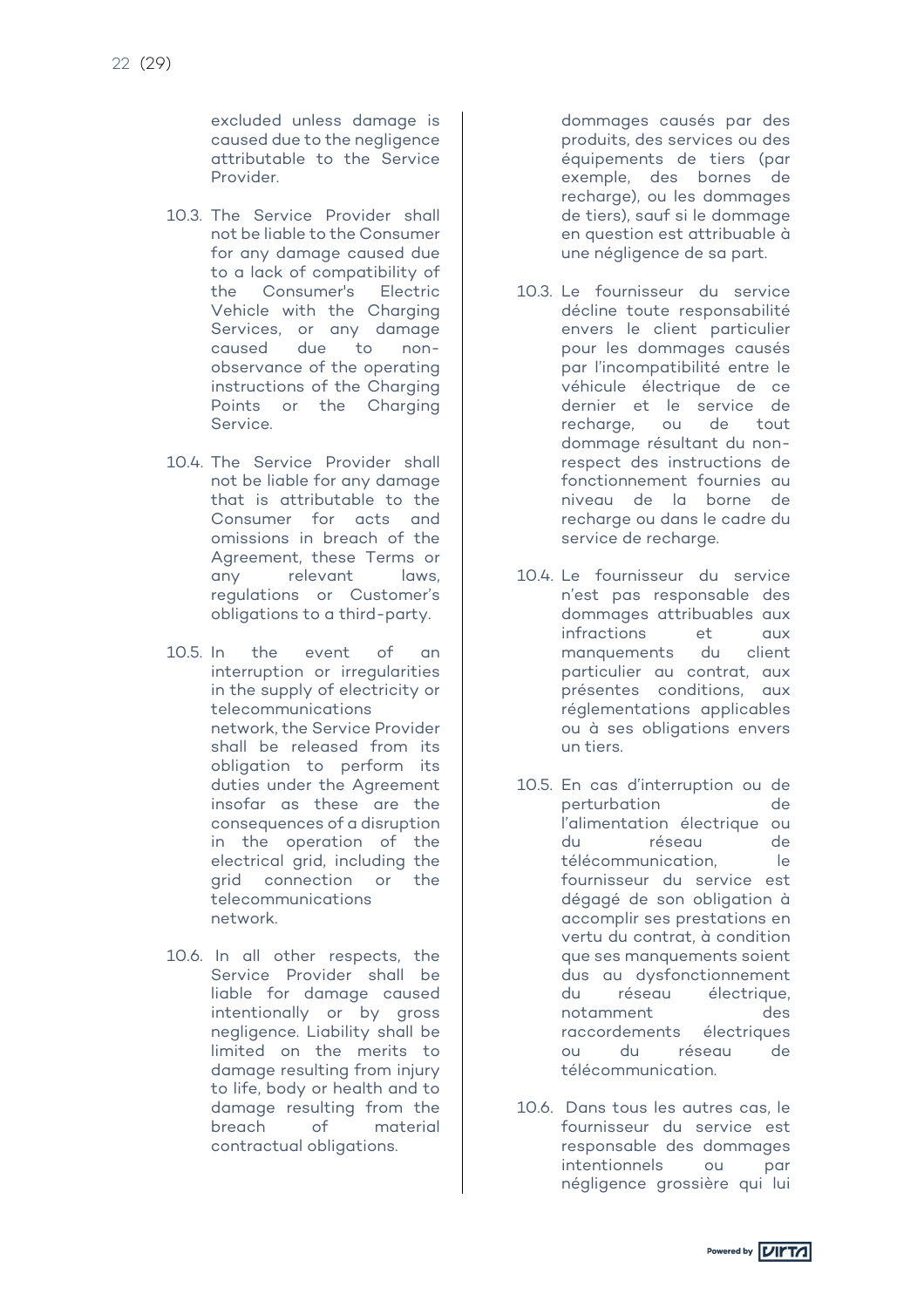- 10.7. In all other cases of liability, the liability of the Service Provider and its performing and vicarious agent for culpably caused damage is excluded.
- 10.8. Claims by the Consumer for compensation for damage must be submitted through the contact form (http://virta.global/driversup port) within 14 days following the day the Customer has discovered the damage, under penalty of forfeiture of presented claims.

#### **11. Intellectual Property Rights**

11.1. The Customer accepts that all intellectual property rights (including copyrights, trademark rights, database rights and patent rights), without any limitations related to the Charging Service, Website and App and all updates, new features and new versions thereto remain the property of the Service Provider, its licensors or Service Provider's business partners. In relation to providing Charging Service to the Customer, the Service Provider shall have a right to use or develop services (e.g. Charging Service and App) and methodologies derived from data related to the Customer, in which case any such services methodologies

sont imputables. La responsabilité est limitée au bien-fondé des dommages résultant d'atteintes à la vie, à l'intégrité physique ou à la santé, et de ceux résultant d'un manquement à une obligation essentielle du contrat.

- 10.7. Dans tous les autres cas, la responsabilité du fournisseur du service et de ses agents exécutants et mandatés est exclue pour les dommages causés fautivement.
- 10.8. Le client particulier doit soumettre ses demandes d'indemnisation pour des dommages via le formulaire de contact (http://virta.global/driversup port) dans un délai de 14 jours suivant sa découverte des dommages en question, sous peine de renoncer aux demandes envoyées.

#### **11. Droits de propriété intellectuelle**

11.1. Le client accepte que l'ensemble des droits de propriété intellectuelle (y compris les droits d'auteur, les droits de marque, les droits de base de données et les droits de brevet) associés au service de recharge, au site web et à l'application, sans exception, ainsi que l'ensemble des mises à jour, nouvelles fonctionnalités et versions de ces derniers appartiennent au fournisseur du service, à ses concédants de licence et à ses partenaires commerciaux. Dans le cadre de la fourniture du service de recharge au client, le fournisseur du service est autorisé à utiliser et à développer des services (par exemple, le service de recharge et l'application) et

Powered by **VIITA**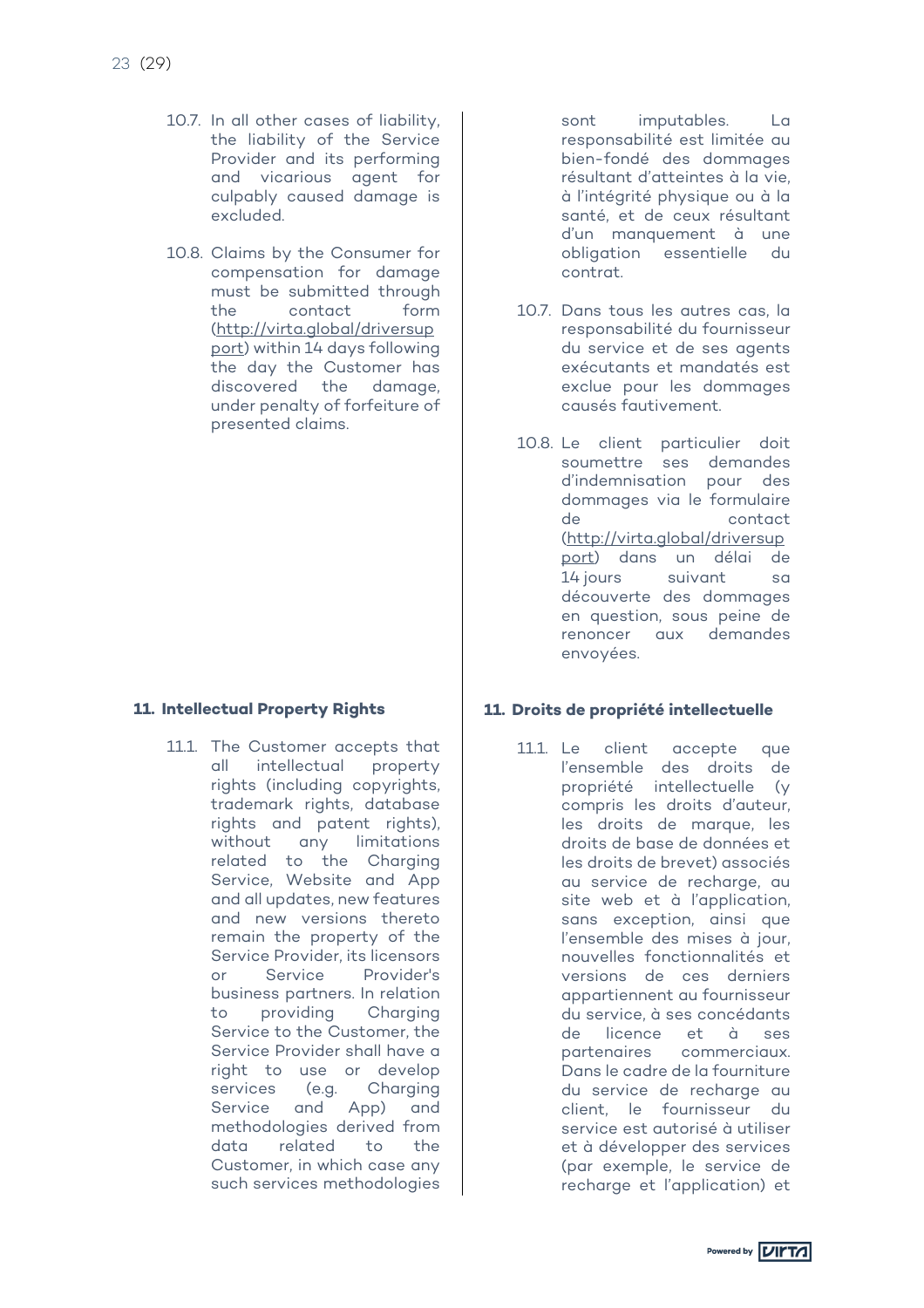will belong to the proprietary rights of the Service Provider.

- 11.2. The customer has a limited, revocable, non-transferable, non-exclusive and nonsublicensable right to access and use the Charging Service, website and App during the term of the Agreement in accordance with the Agreement.
- 11.3. Customer shall not
	- a) license, sublicense, sell, resell, transfer, assign, distribute or otherwise commercially exploit or make available to any third party (access to) the Charging Service, Website or App in any way;
	- b) copy, reproduce, translate, adapt, modify, alter, tamper with or make derivative works of all or any part of the Charging Service, Website or App;
	- c) use the software contained in the Charging Service, Website or App with any other product or software; or
	- d) unless to the extent it cannot be prohibited under applicable law, reverse engineer, decompile, disassemble or otherwise attempt to discover the source code; or
	- e) build a competitive Charging Service, Website or App under violation of the Agreement.

des méthodologies en s'appuyant sur des données liées au client. Auquel cas, les services et les méthodologies en question sont inclus dans les droits de propriété du fournisseur du service.

- 11.2. Le client dispose d'un droit d'accès et d'utilisation limité, non transférable, non exclusif et non cessible par licence vis-à-vis du service de recharge, du site web et de l'application conformément au contrat pendant la durée de validité de celui-ci.
- 11.3. Le client n'est pas autorisé à :
	- f) céder sous licence, vendre, revendre, transférer, attribuer, distribuer, exploiter commercialement le service de recharge, le site web ou l'application de quelque manière que ce soit, ni de les rendre accessible à un tiers ;
	- g) copier, reproduire, traduire, adapter,<br>modifier, altérer ou modifier, altérer ou manipuler une partie ou l'intégralité du service de recharge, du site web ou de l'application, ni de s'en servir de base pour des œuvres dérivées ;
	- h) utiliser le logiciel contenu dans le service de recharge, le site web ou l'application avec d'autres produits ou logiciels ;
	- i) procéder à une ingénierie inverse, décompiler ou désassembler les produits, ou tenter de découvrir le code source, sauf dans la mesure où la réglementation
	- applicable l'autorise ; ou j) créer un service de
	- recharge, un site web ou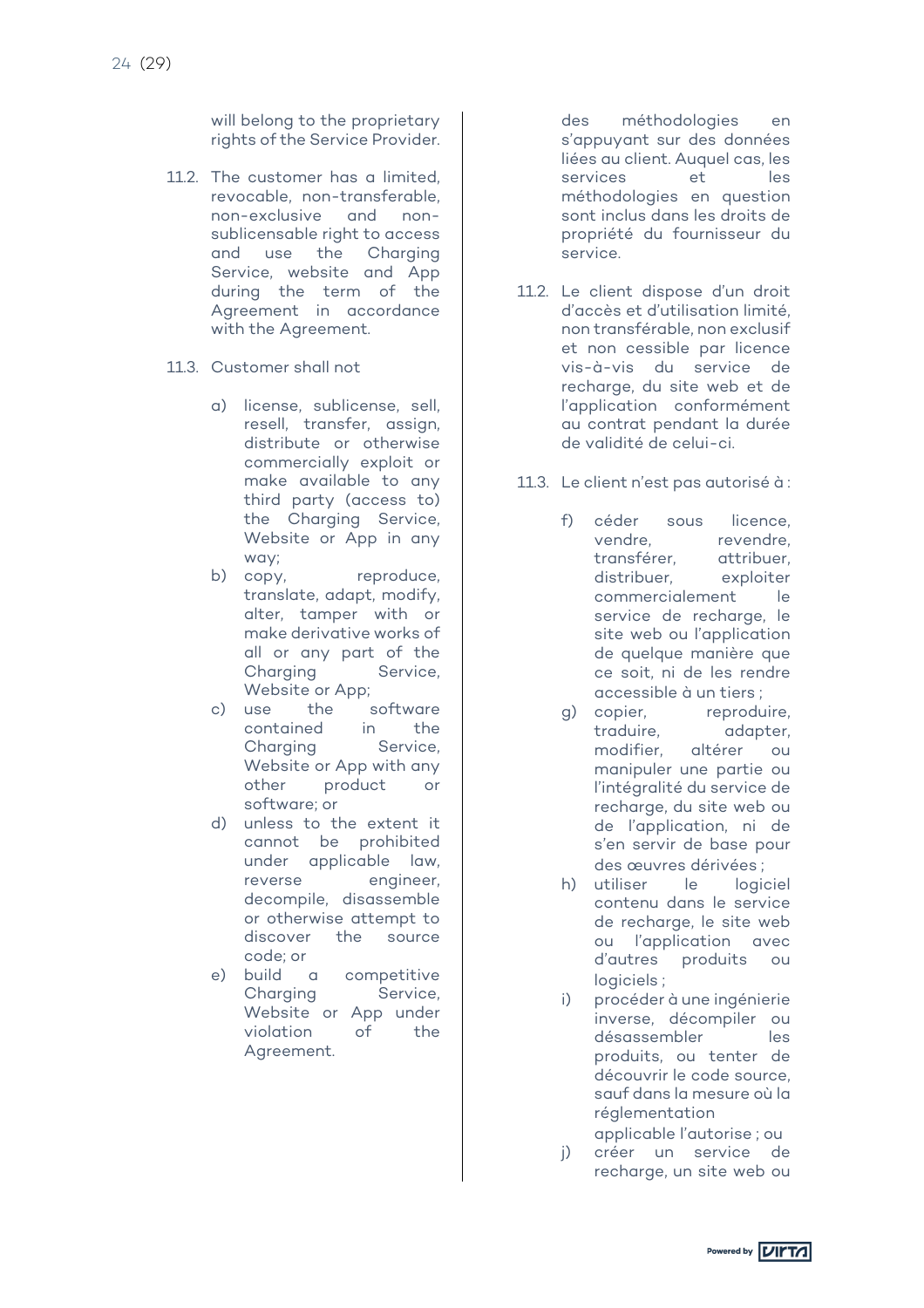#### **12. Termination of the Agreement**

- 12.1. The term of the Agreement made under these Terms is open-ended, subject to termination under section 12.2 below.
- 12.2. The Agreement can be terminated by either Party in writing with 14 days' notice period (in case of a consumer, after the withdrawal period, 14 days after receiving the notification prescribed in section 2.1). The termination notice shall be submitted by the Service Provider to the Customer by email and by the Customer to the Service Provider using the contact form

(http://virta.global/driversup port).

- 12.3. An Agreement for the provision of the Charging Service to Customer not registered to the Charging Service shall terminate once the Service Provider has received the payment for the agreed use of the Charging Service (see section 2.2).
- 12.4. The Service Provider is entitled to terminate the Agreement with immediate effect and suspend the Customer's account:
	- a) if the Customer caused intentional damage to a Charging Point or Charging Service; or
	- b) if the transfer of funds from the chosen payment method could not be executed successfully regardless of several attempts or in

une application concurrent en enfreignant le contrat.

#### **12. Résiliation du contrat**

- 12.1. La durée du contrat faisant l'objet des présentes conditions est illimitée. Le contrat peut être résilié conformément à la section 12.2 ci-dessous.
- 12.2. L'une ou l'autre des parties peut résilier le contrat moyennant l'envoi d'un préavis écrit de 14 jours (dans le cas d'un particulier, une fois la période de rétractation dépassée, 14 jours après la réception de la confirmation détaillée dans la section 2.1). Le fournisseur du service doit envoyer le préavis au client par e-mail, tandis que le client doit informer le fournisseur du service de sa décision de résilier le contrat via le formulaire de contact. (http://virta.global/driversup port).
- 12.3. Lorsqu'un client non inscrit conclut un contrat pour la fourniture du service de recharge, ce contrat prend fin dès que le fournisseur du service a recu le paiement convenu pour l'utilisation du service de recharge (se reporter à la section 2.2).
- 12.4. Le fournisseur du service peut résilier le contrat avec effet immédiat et suspendre le compte du client :
	- a) si le client a causé intentionnellement des dommages à une borne de recharge ou au service de recharge ;
	- b) si le transfert des fonds à partir du moyen de paiement choisi a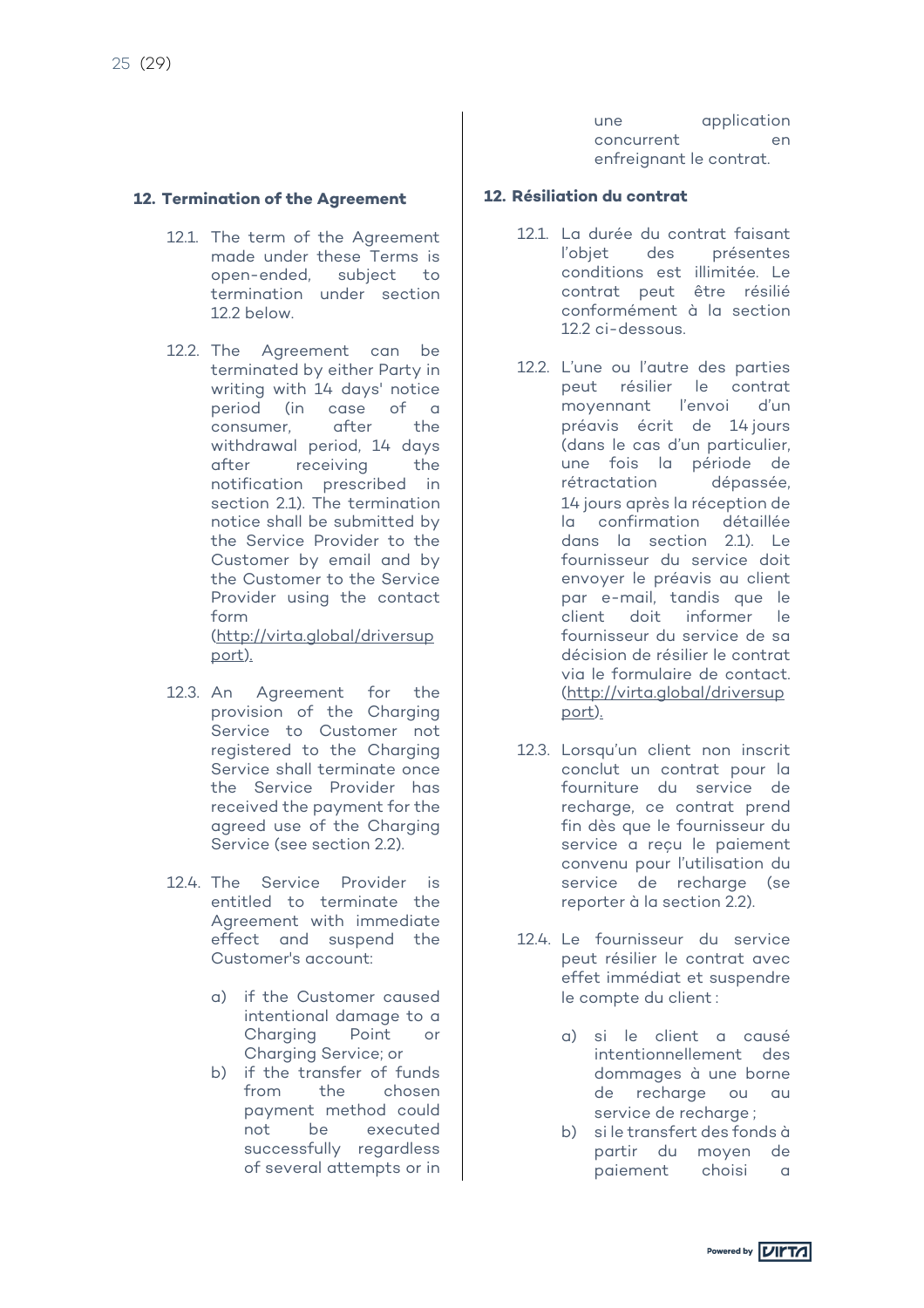case of the nonfulfilment of any payment obligation, or

- c) liquidation or winding up are instituted against the Customer; or
- d) in other circumstances, including, but not limited to, misuse or suspicion of fraud
- e) if the service is suspended by the service provider including but not limited to the cases described in section 6.3.
- 12.5. Following any termination, the Customer remains responsible for claims under the Agreement. If such unsettled claims are not promptly remitted, The Customer will be subject to debt collection procedure and liable for reasonably incurred debt collection costs for any unpaid amounts.

# **13. Force Majeure**

13.1. In the event performance of this Agreement, or any obligation hereunder, is either directly or indirectly prevented, restricted, or interfered with by reason of fire, flood, earthquake or like acts of God, wars, explosion, embargo, acts of the government in its sovereign capacity, labour difficulties, including without limitation, strikes, slowdowns or boycotts, interruptions of electric power production, failures in electric power distribution system (electrical grid), unavailability of equipment or services from third party

échoué plusieurs fois ou si le client ne s'est pas acquitté d'une obligation de paiement ;

- c) si le client fait l'objet d'une liquidation ;
- d) dans d'autres circonstances, y compris, sans s'y limiter, l'utilisation abusive ou les soupçons de fraude ; ou
- e) si le service est mis en suspens par le fournisseur du service, pour des motifs incluant, sans s'y limiter, les cas décrits dans la section 6.3.
- 12.5. En cas de résiliation, le client continue d'assumer la responsabilité de ses créances en vertu du contrat. S'il ne s'acquitte pas promptement de ces créances non réglées, le client pourra faire l'objet d'une procédure de recouvrement de dettes et devra assumer les coûts raisonnablement engagés pour ce recouvrement des montants impayés.

#### **13. Cas de force majeure**

13.1. Si l'exécution du contrat ou de toute obligation en vertu des présentes conditions est empêchée, entravée ou perturbée, directement ou indirectement, par un incendie, une inondation, un tremblement de terre ou une catastrophe naturelle similaire, un conflit armé, une explosion, un embargo, l'exercice de la souveraineté d'un gouvernement, une contestation sociale, y compris, sans s'y limiter, une grève, un ralentissement de travail ou un boycott, une interruption de la production d'électricité, une défaillance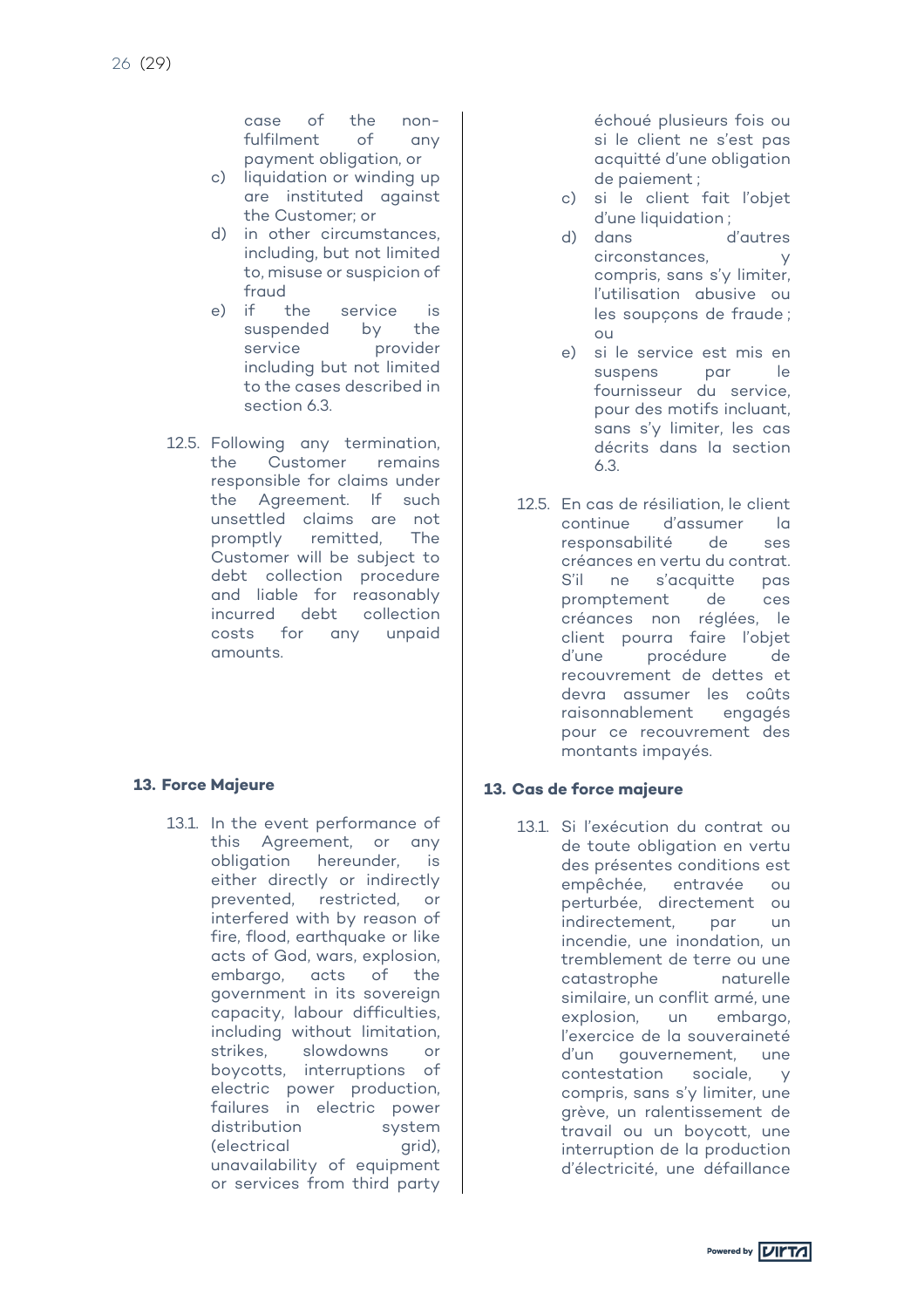vendor, or any other circumstances beyond the reasonable control and without the fault or negligence of the Party affected, the Party affected, upon giving prompt notice to the other Party, shall be excused from such performance on a day-today basis to the extent of such prevention, restriction, or interference (and the other Party shall likewise be excused from performance of its obligations on a dayto-day basis until the delay, restriction or interference has ceased); provided however, that the Party so affected shall use diligent efforts to avoid or remove such causes of nonperformance and both Parties shall proceed whenever such causes are removed or cease.

#### **14. Other Terms**

- 14.1. The Customer may not transfer the Agreement to a third party. The Service Provider shall be entitled to transfer the Agreement to a third party without the Customer's prior consent. The Customer shall be informed of the transfer at the latest in connection with the first invoice from the new charging service provider.
- 14.2. No delay or indulgence by either Party at any time to enforce any of the provisions of this Agreement, or any right with respect thereto, shall be construed as a waiver of such provision or right, nor shall it prejudice or restrict the rights of that Party. A waiver of its rights shall not operate as a waiver of any subsequent breach. No right, power or remedy conferred upon or reserved

dans le système de distribution de l'électricité (réseau électrique), l'indisponibilité des équipements ou des services d'un fournisseur tiers ou toute autre circonstance échappant raisonnablement au contrôle de la partie impactée et ne résultant pas d'une faute ou d'une négligence de celle-ci, la partie concernée est dégagée de ladite exécution, à condition d'en informer l'autre partie dans les plus brefs délais, pour chaque jour pendant lequel l'obstruction ou l'interférence se poursuit (et l'autre partie sera de même dégagée de ses obligations jusqu'à la fin du retard, de l'obstruction ou de l'interférence), à condition toutefois qu'elle déploie des efforts raisonnables pour atténuer ou résoudre ces manquements à ses obligations. Une fois ces interférences terminées, les parties reprennent leurs relations contractuelles normales.

#### **14. Autres conditions**

- 14.1. Le client ne peut pas transférer le contrat à un tiers. Le fournisseur du service peut transférer le contrat à un tiers sans le consentement du client. Le client doit être informé de ce transfert au plus tard au moment de la première facture émise par le nouveau fournisseur du service.
- 14.2. Aucune extension de délai ou indulgence accordée à tout moment par l'une des parties vis-à-vis de l'exécution des stipulations du contrat ou de ses droits en vertu de ce dernier ne peut constituer un renoncement à la stipulation ou au droit concerné ni

Powered by **VIITA**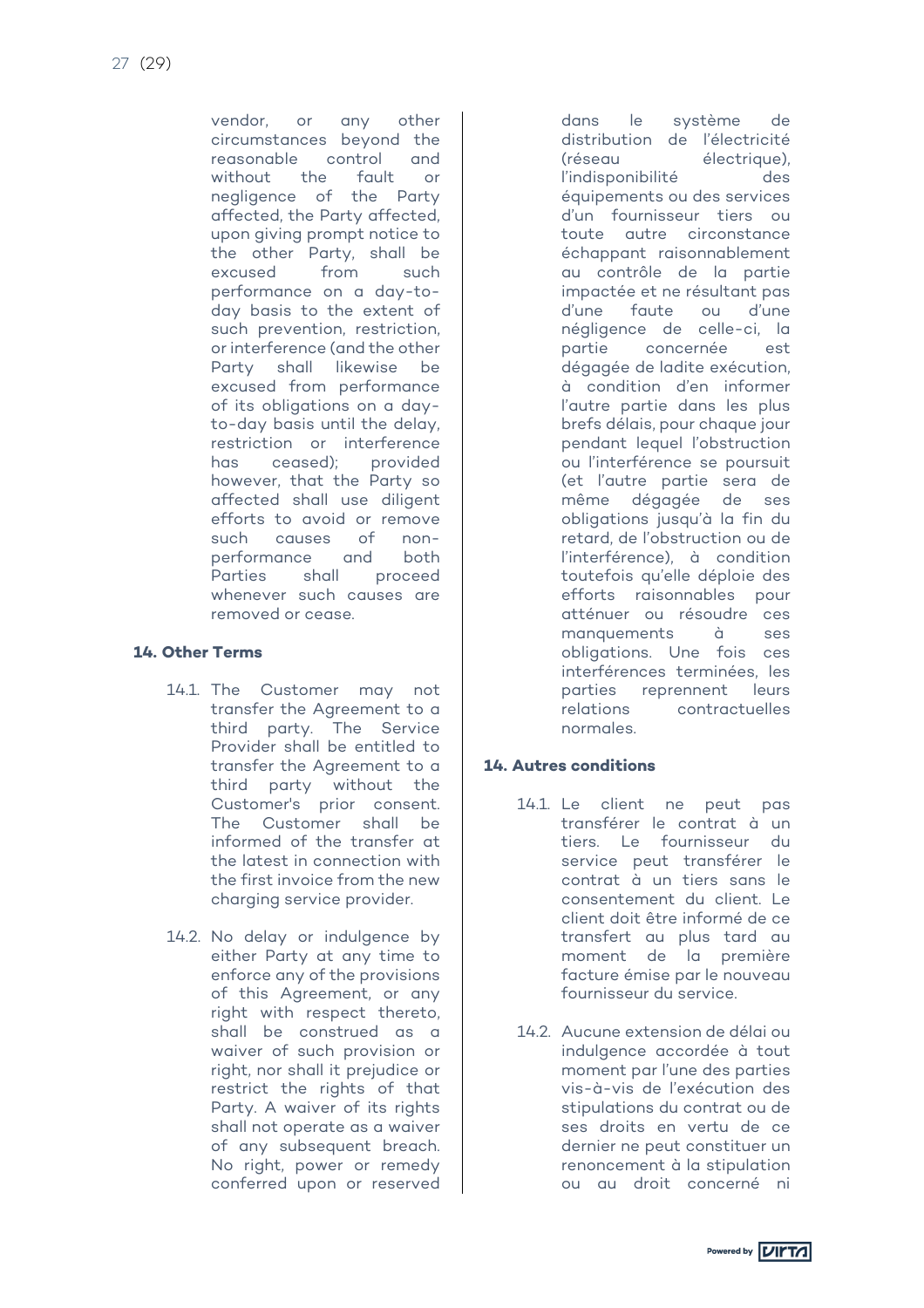for either Party is exclusive of any other right, power or remedy available to that Party, and the rights, powers and remedies shall be cumulative

14.3. In case a provision of this Agreement to be wholly or partially invalid or unenforceable or become invalid or unenforceable after conclusion of the Agreement, shall this not affect the validity of the unaffected Terms. The invalid or unenforceable provision shall be replaced by a valid and enforceable provision with effects as close as possible to the economic objective pursued by the Parties with the invalid or unenforceable provision.

#### **15. Dispute Resolution and Applicable Law**

- 15.1. This Agreement governed by and construed in accordance with the laws of Finland by expressly excluding the United Nations Convention of Contracts for the International Sale of Goods. If the Customer is a Consumer with permanent residence in the European Economic Area (EEA) or in Switzerland, he/she also can claim protection by the mandatory provisions of the law of his country of residence.
- 15.2. Any disputes related to or arising from the Agreement shall primarily be settled

compromettre ou enfreindre les droits de la partie en question. Une renonciation à des droits ne constitue pas une renonciation à faire valoir lesdits droits en cas de manquement ultérieur. Aucun droit ou recours conféré ou réservé à l'une des parties n'exclut les autres droits ou recours à disposition de la partie en question. Les droits et les recours sont cumulatifs.

14.3. Si une stipulation du contrat est en partie ou en totalité non valide ou inapplicable, ou le devient après la conclusion du contrat, la validité des autres stipulations n'en est pas affectée. La stipulation non valide ou inapplicable sera remplacée par une stipulation valide et applicable dont les effets se rapprochent autant que possible de l'objectif économique que les parties comptaient atteindre par la stipulation non valide ou inapplicable.

#### **15. Résolution des litiges et droit applicable**

- 15.1. Le contrat est interprété et régi selon le droit finlandais et exclut expressément la convention des Nations Unies sur les contrats de vente internationale de marchandises. Si le client est un particulier qui réside en permanence dans l'Espace économique européen (EEE) ou en Suisse, il peut avoir recours aux dispositions obligatoires prévues par la législation de son pays de résidence.
- 15.2. Tout litige en rapport avec le contrat ou découlant de celui-ci doit être réglé en premier lieu par négociation entre les parties.